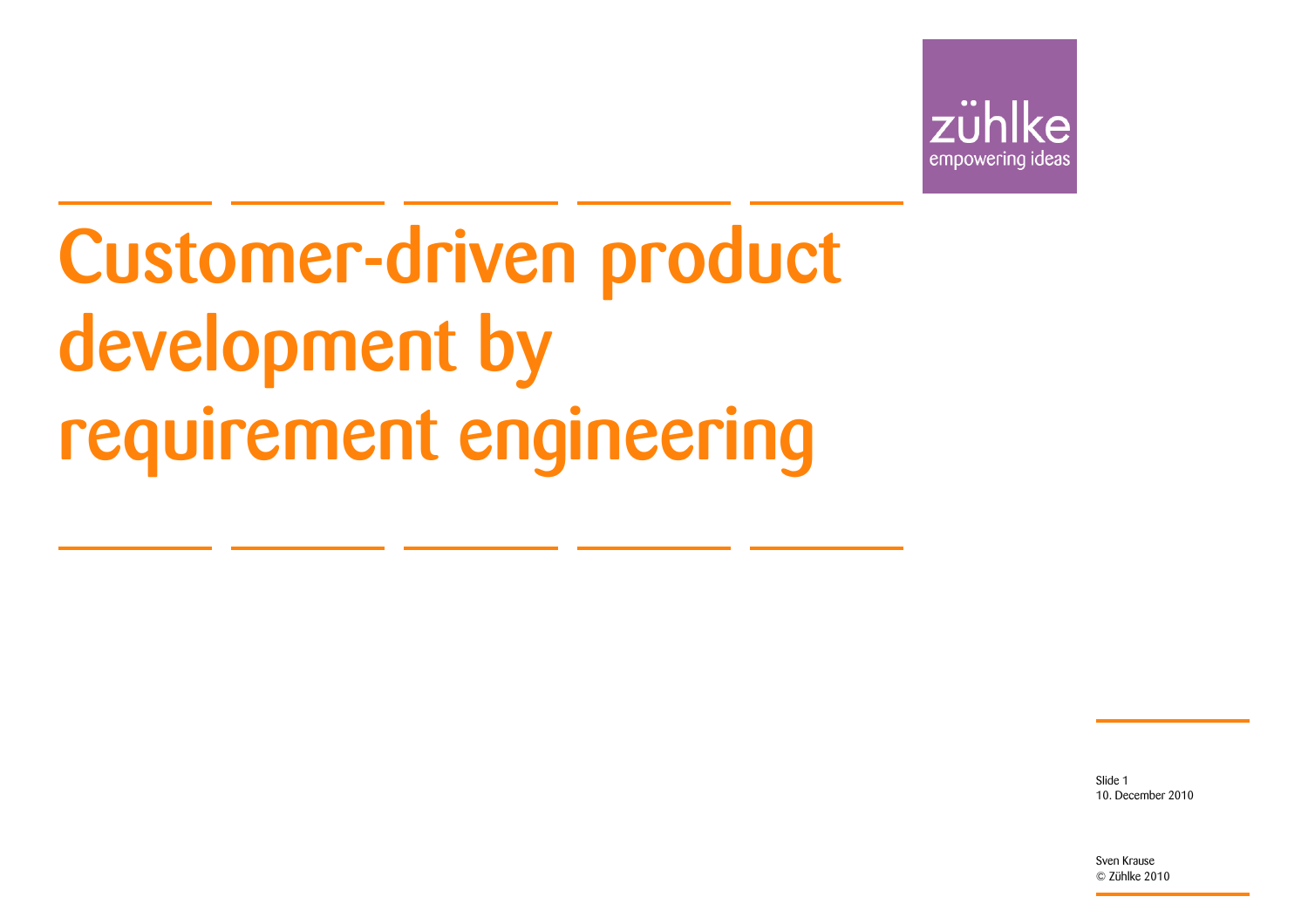### Intro

### zühlke empowering ideas

#### Product Developer

Business Analyst

Project- & Q-Mgt.

Consultant & **Coaching** 



[sven.krause@zuehlke.com](mailto:sven.krause@zuehlke.com) Senior Business ConsultantZuehlke Engineering AG

#### Zühlke

Zühlke is an independent technology and consultancy company providing bespoke software solutions, product innovation and management consulting. We advise, develop and integrate to efficiently deliver solutions of the highest quality. Over the past 40 years we have built an enviable track record and are now an internationally renowned solution provider with teams in Austria, Germany, Switzerland and United Kingdom.

> **Customer-driven product development by requirement engineering** 10. December 2010Slide 2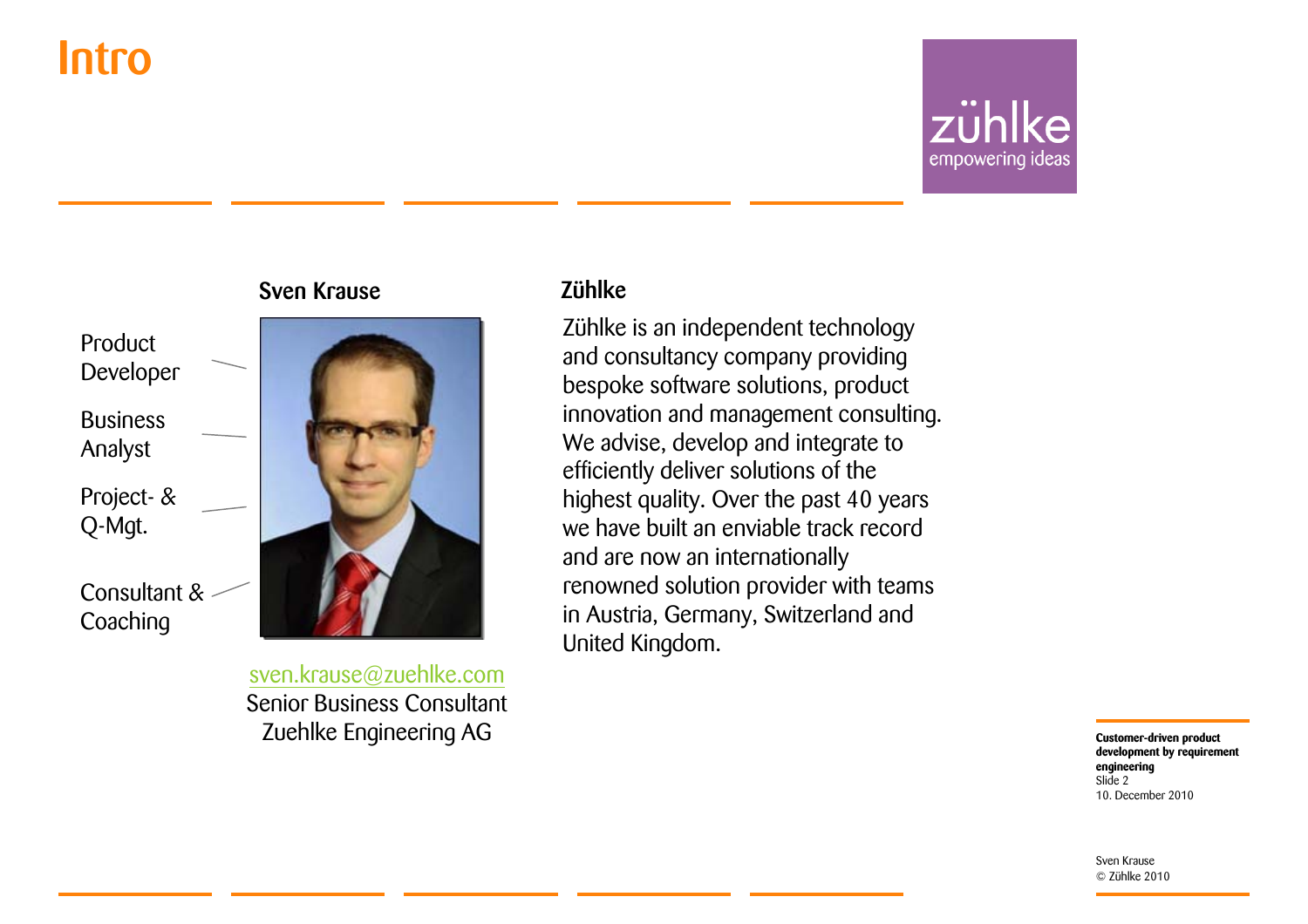### **Storyline**



- Introduction, overview and fundamentals
- •Eliciting requirements
- •Documenting requirements
- **Checking and reconciling requirements**
- Managing requirements

**Customer-driven product development by requirement engineering** 10. December 2010Slide 3

© Zühlke 2010

Sven Krause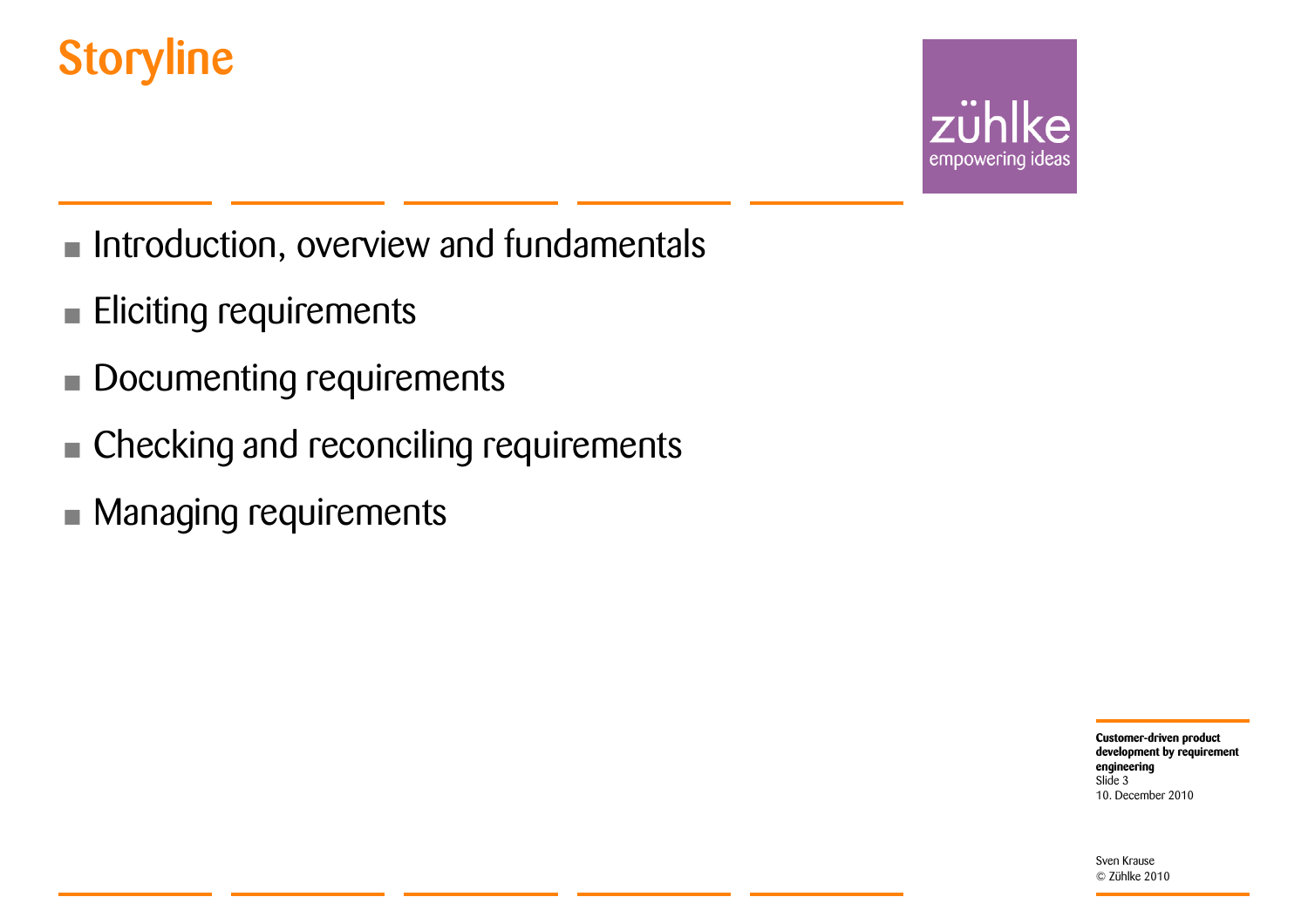### What's the goal



Benefit instead of reactive power! "An achievement reaches a use then only if it satisfies a need. Each part of an achievement, which parts of needs passes, is only partly useful "



**Customer-driven product development by requirement engineering** 10. December 2010Slide 4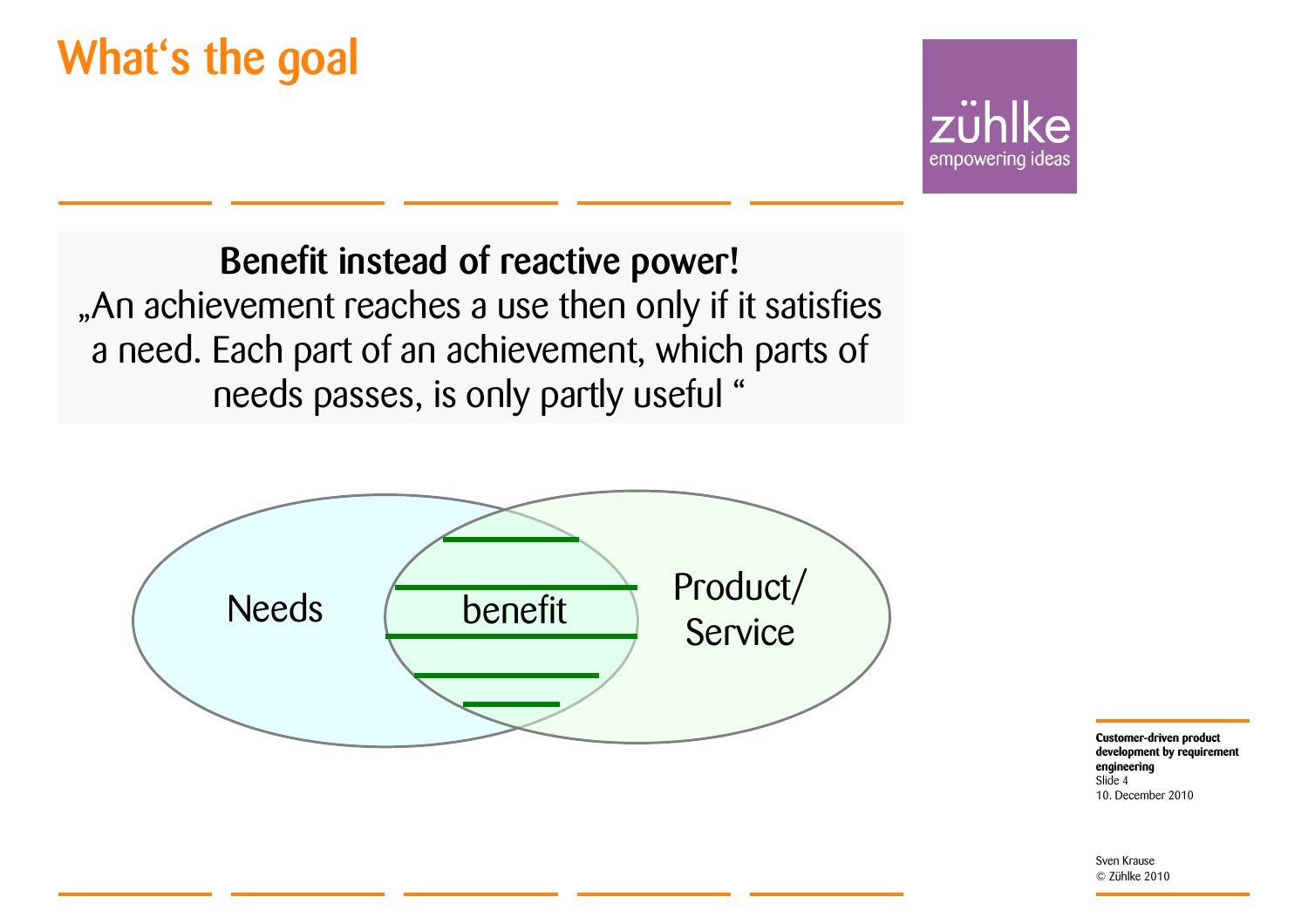### Typical RE-flow





**Customer-driven product development by requirement engineering** 10. December 2010Slide 5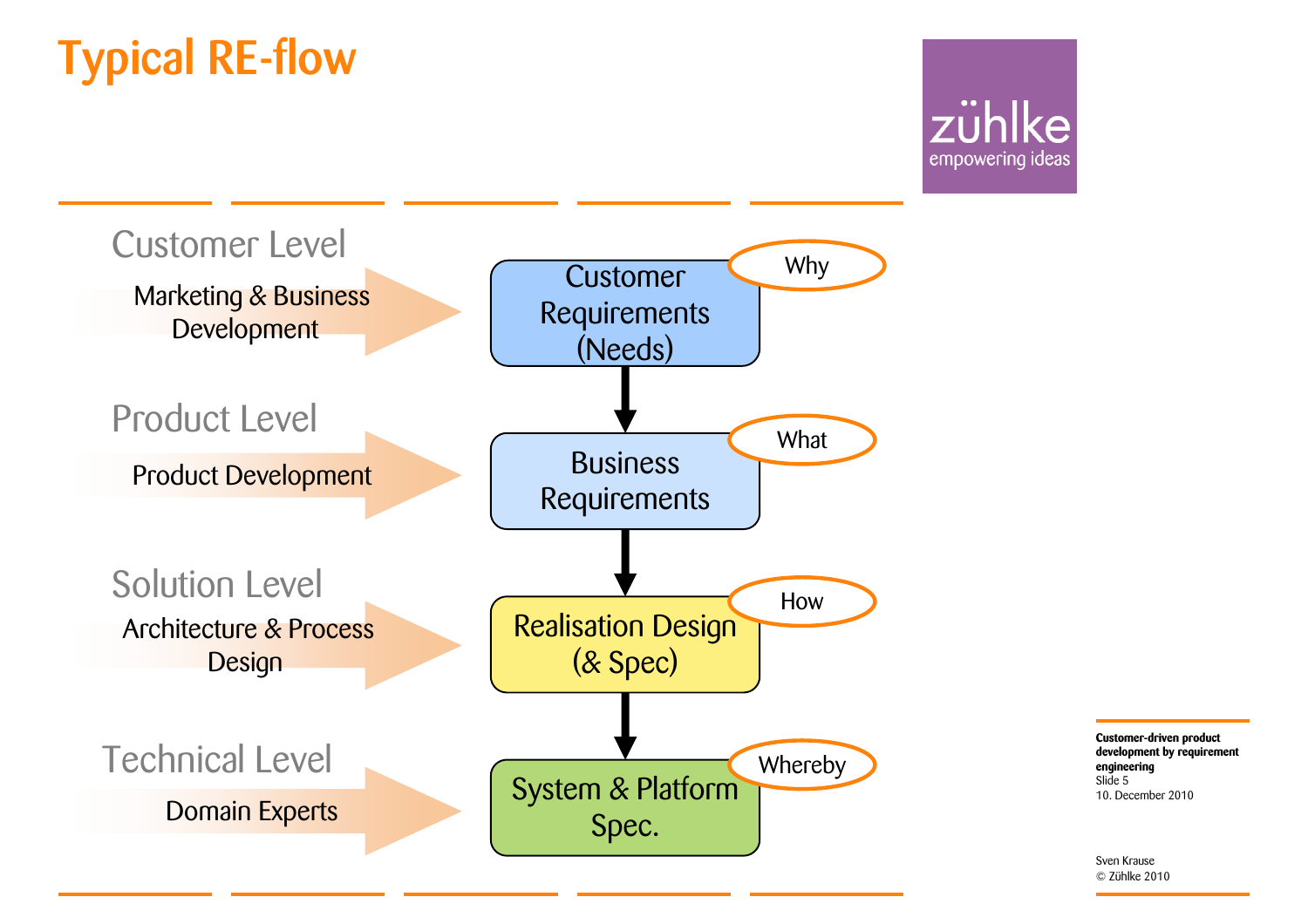### RE modell from view of Business

### zühlke empowering ideas

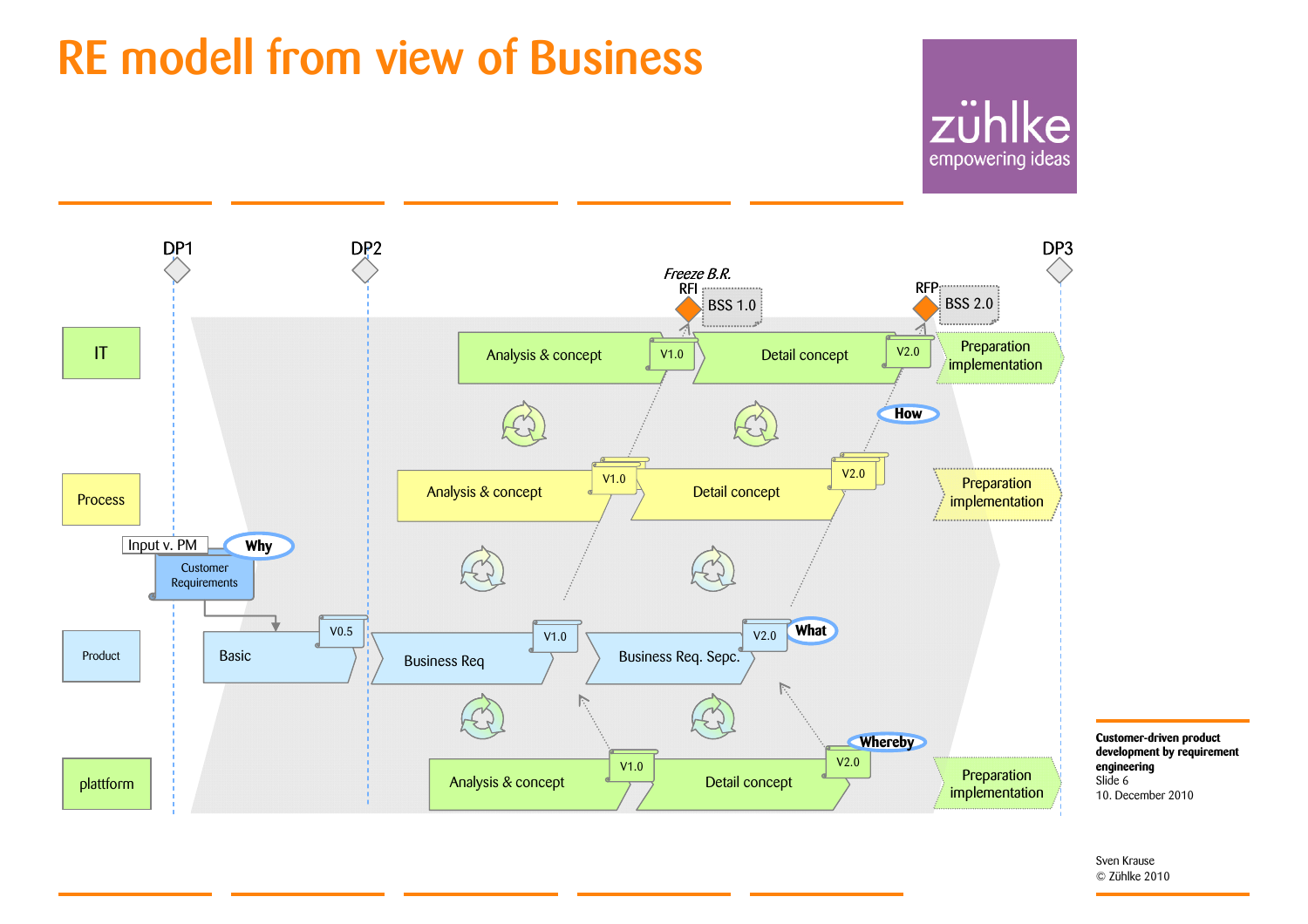### Symptoms of inadequate RE

empowering idea:

Good RE is important since many problems in software and system development have their origin in this discipline. Correcting them later results in high costs.

Typical symptoms on inadequate RE are unclear and missing requirements.

- **The wrong assumption by stakeholders that many** things are self-explaining and need no explicit treatment
- Communications problems based on different knowhow and experience
- **Project pressure exerted by contractors asking for** early delivery of productive systems

**Customer-driven product development by requirement engineering** 10. December 2010Slide 7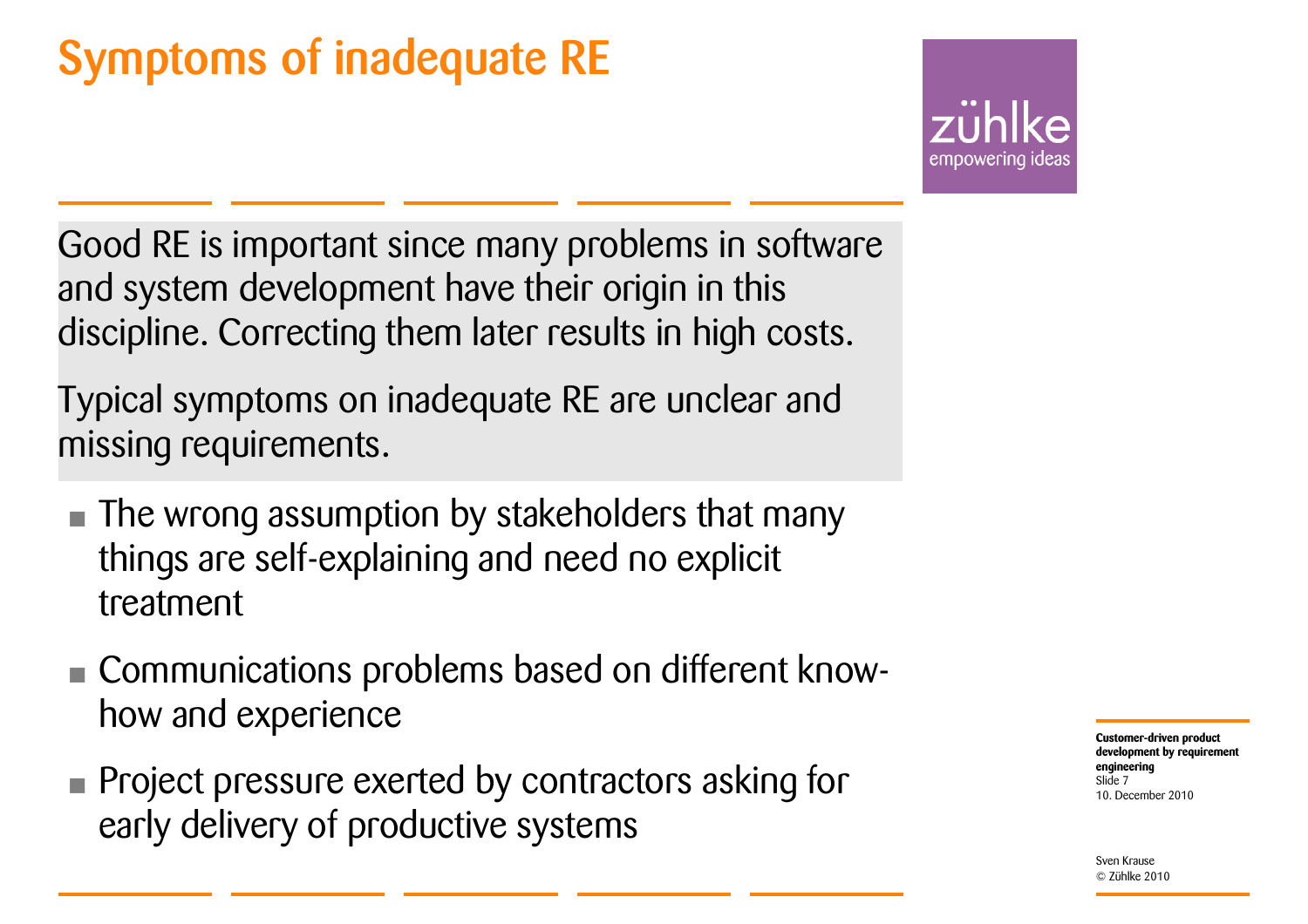### Mayor activities within RE





**Customer-driven product development by requirement engineering** 10. December 2010 Slide 8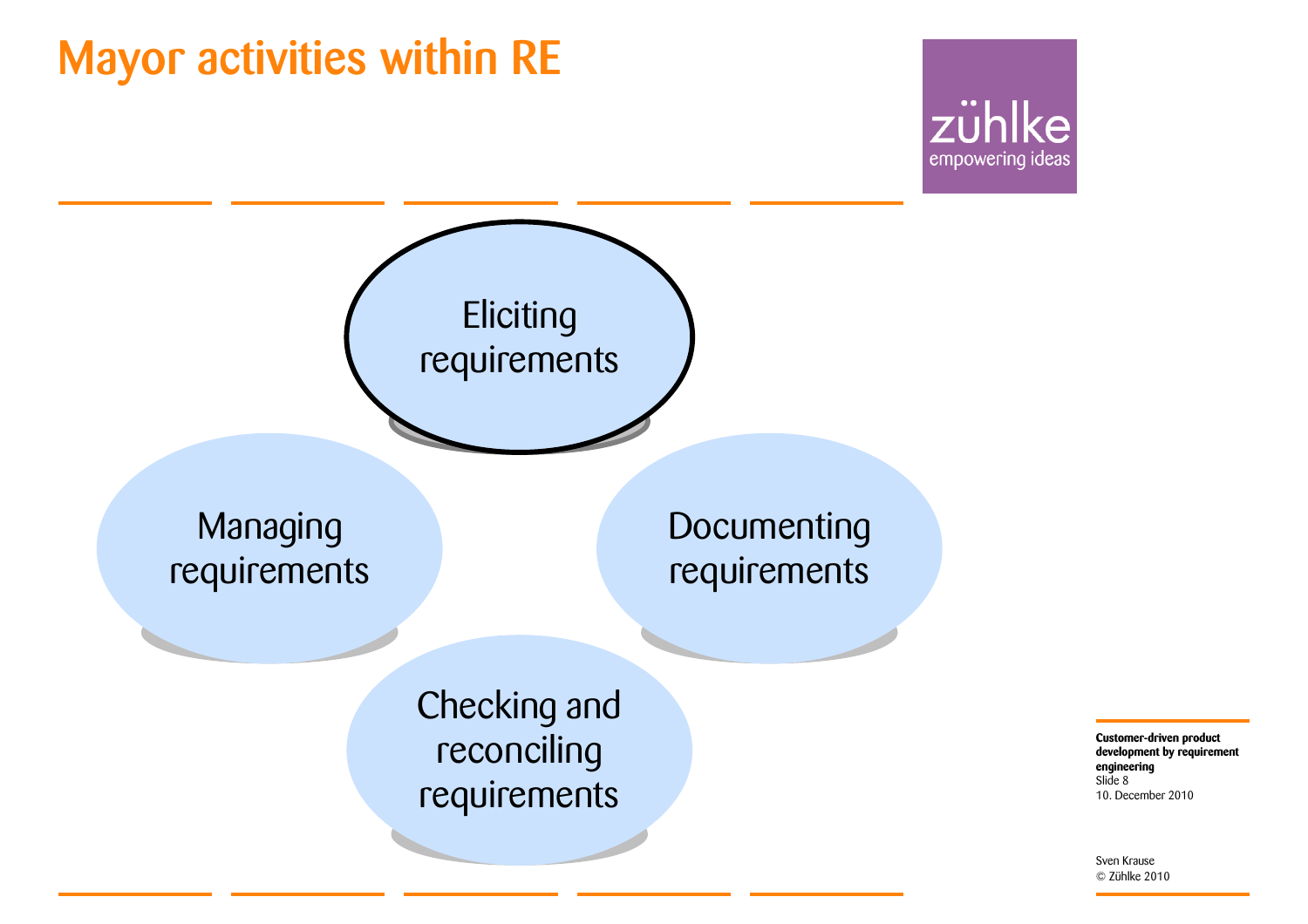### Sources of requirements

empowering ideas

It is the job of a requirements Engineer to collect goals and detailed requirements from all the sources mentioned above.



- **Name & role, contact** information
	- **Relevance for the project**
	- Knowledge areas and depth of knowledge
	- Personal goals and interest in this project



**Customer-driven product development by requirement engineering** 10. December 2010Slide 9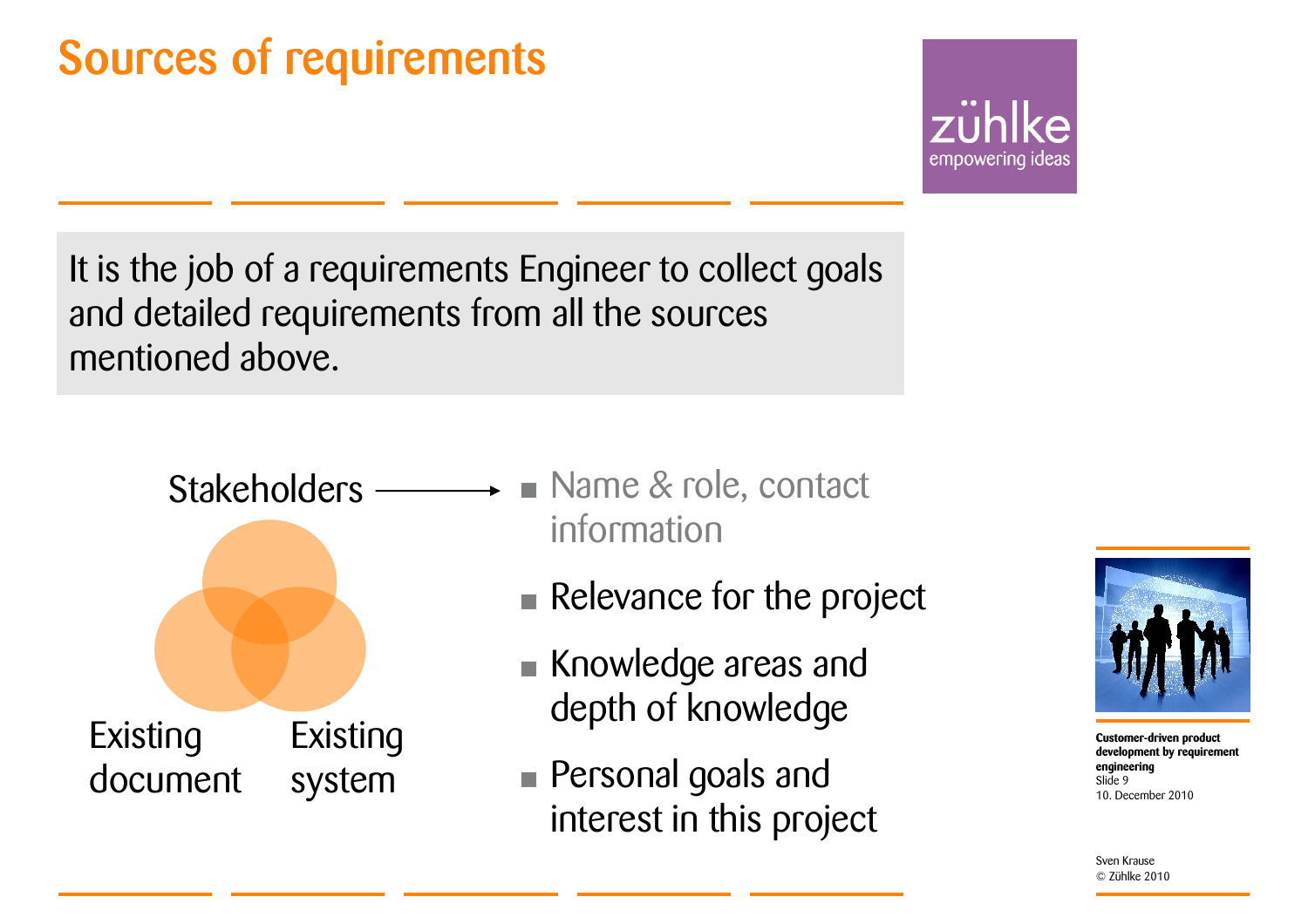### Sources of requirements





**Customer-driven product development by requirement engineering** 10. December 2010Slide 10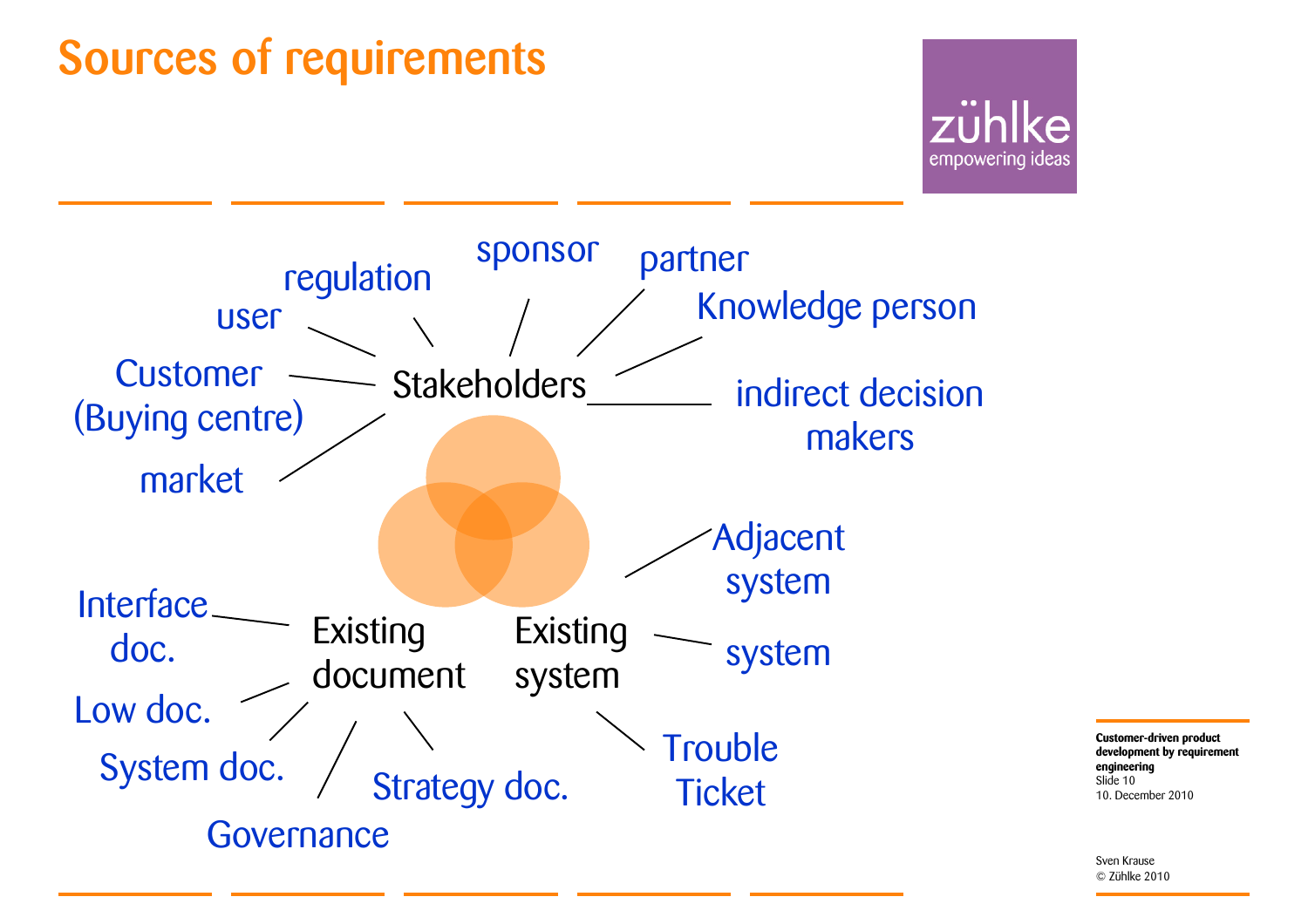### Categorization of requirements Kano model

zühlke empowering ideas

During elicitation of requirements it is important to know which of the requirements are most important to achieve customer satisfaction.





**Customer-driven product development by requirement engineering** 10. December 2010Slide 11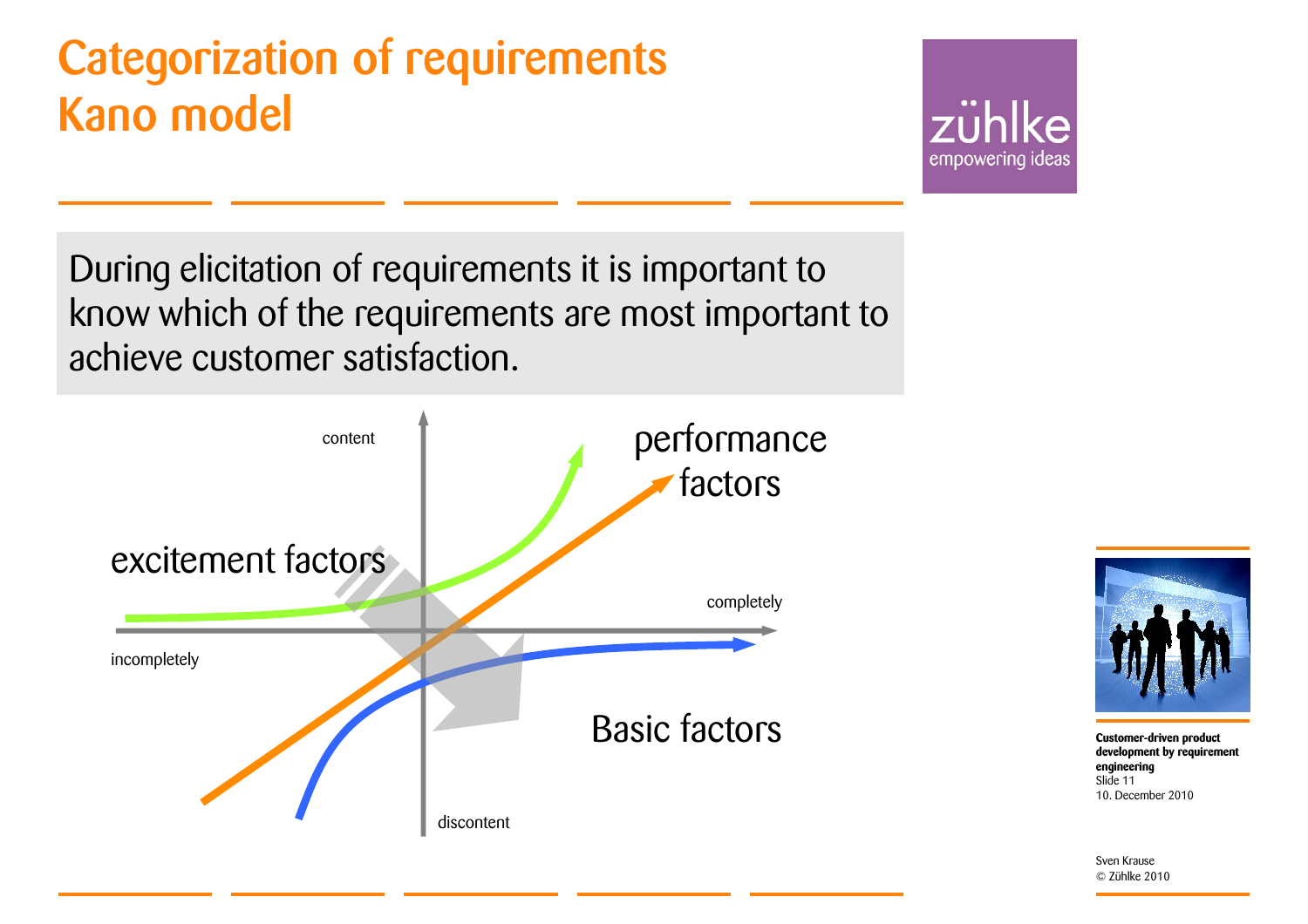### Elicitation techniques

empowering ideas

Different elicitation techniques are needed to find conscious, unconscious and subconscious requirements of stakeholder

- Questioning techniques (interviews, questionnaires)
- Creativity techniques (brainstorming, change of perspective, analogies, *creative reframing*)
- Document based techniques (system archaeology, reusability of requirements)
- Observation techniques (field observation, apprenticing)
- Supporting techniques (mind mapping, workshops, use case modelling, prototype)

The best result can be achieved by combining different elicitation techniques.

**Customer-driven product development by requirement engineering** 10. December 2010Slide 12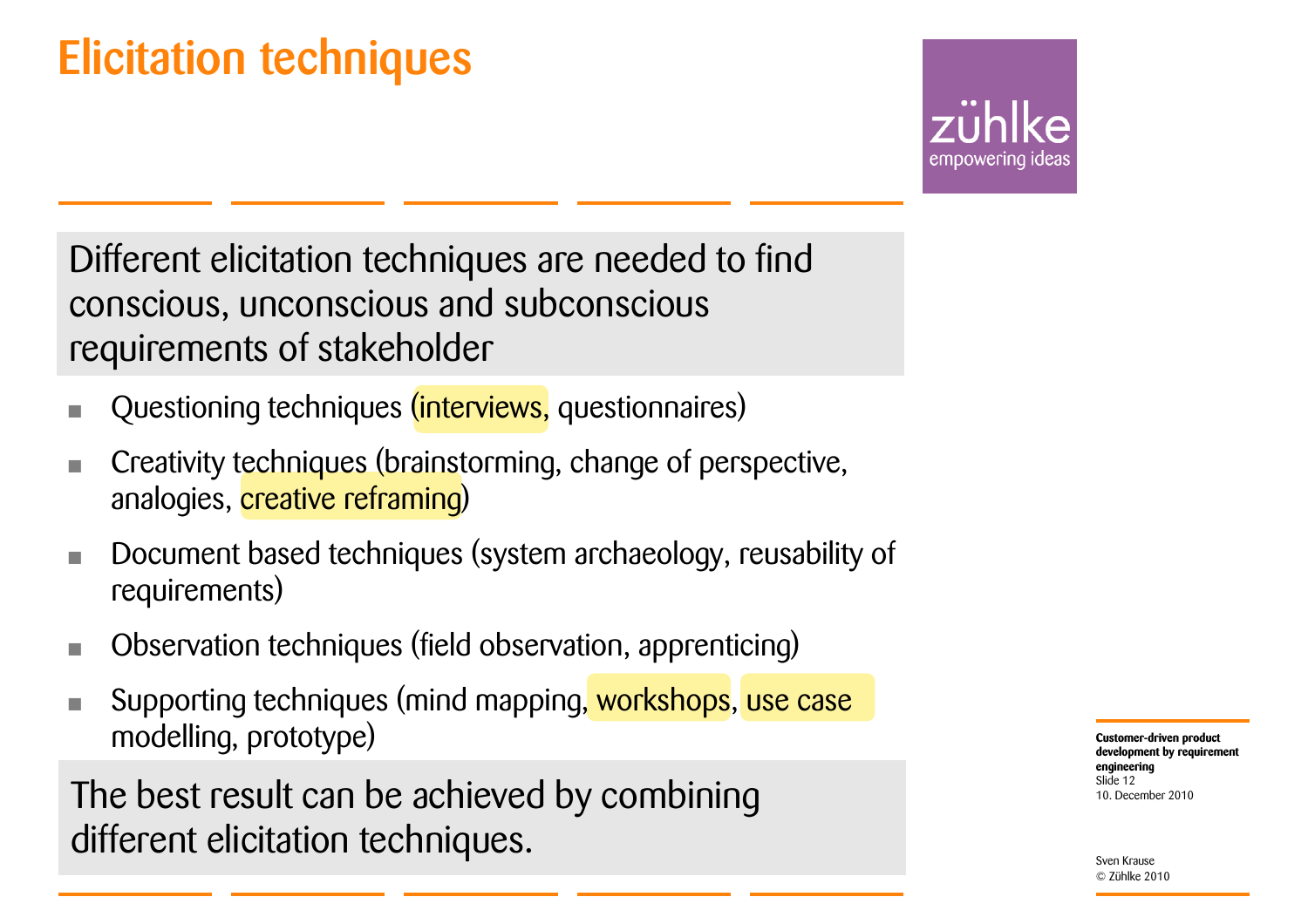### Mayor activities within RE





**engineering** 10. December 2010 Slide 13

**Customer-driven product development by requirement**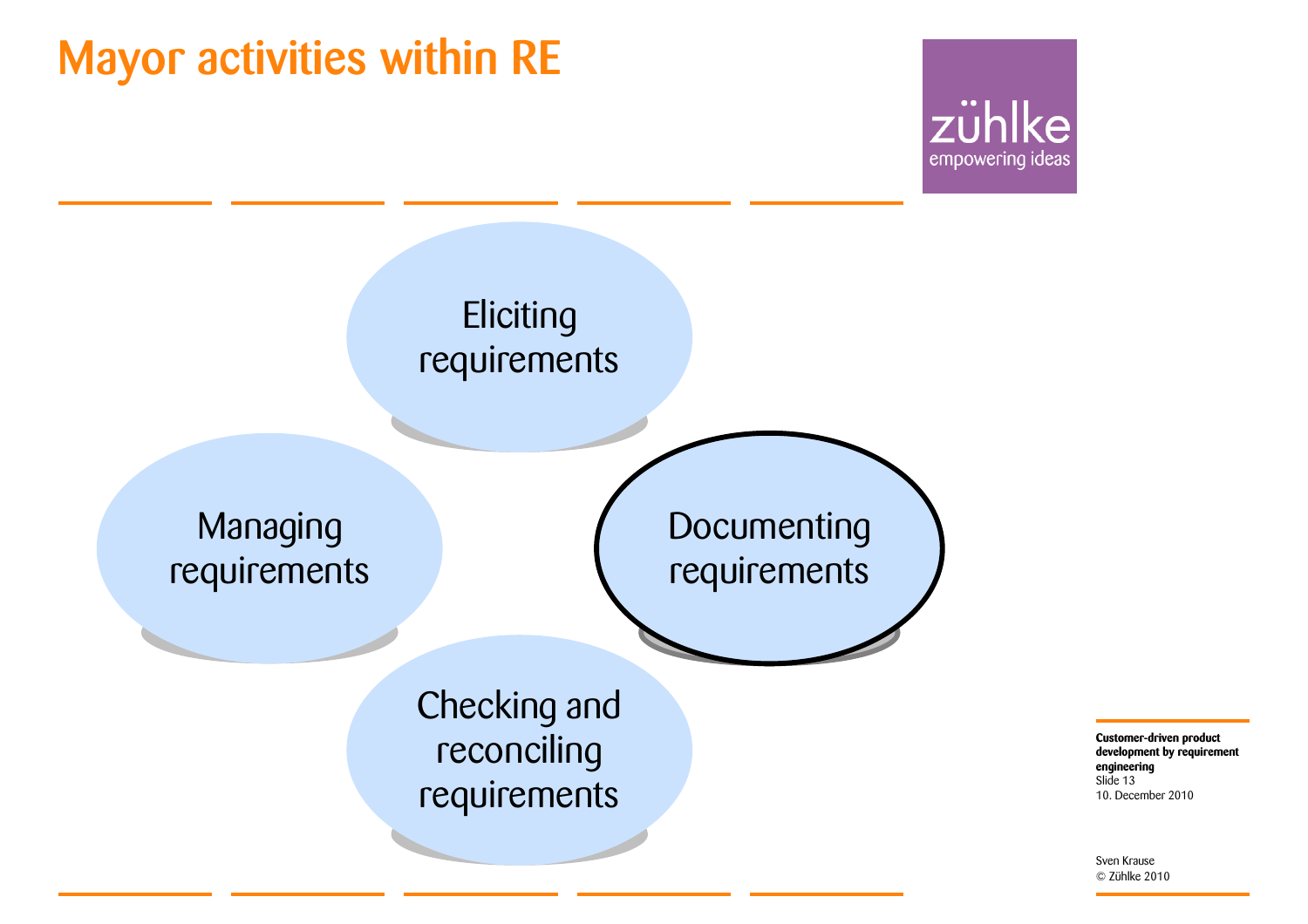### Structuring Documents

empowerina

Documentation is a key supporting feature for goal oriented communication

- It is necessary to document important information
- Any more or less formal way of capturing requirements is called a documentation technique (from writing various styles to using formal diagrams)
- Many people come in contact with the documentation
- A documentation support is necessary because requirements are long-lasting, they may be legally relevant and they should be accessible to all people

**Customer-driven product development by requirement engineering** 10. December 2010Slide 14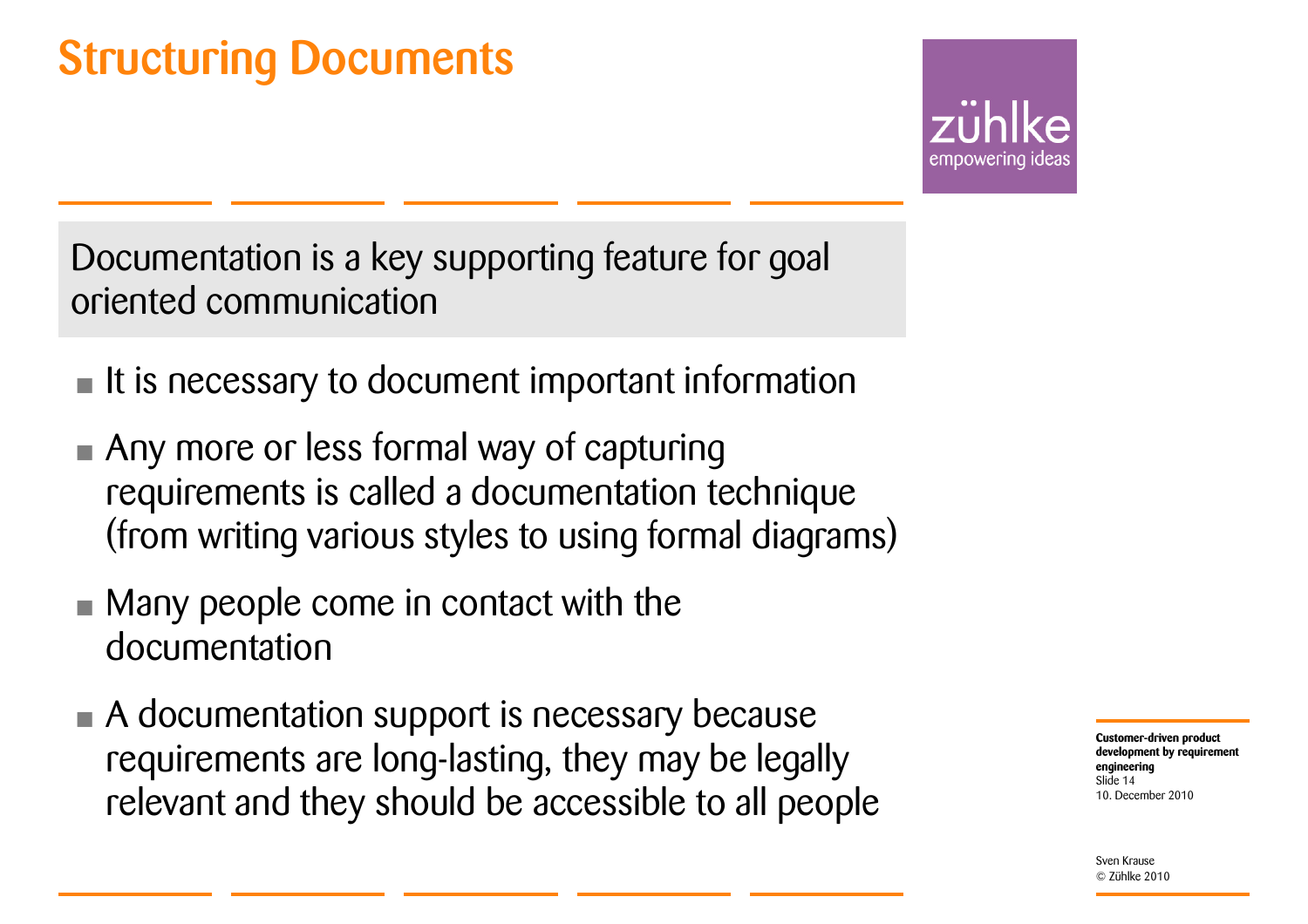### Documentation style alternatives

empowering ideas

All requirements be described by using natural languages or modelled using conceptual models.

- •Using pure natural languages documents
- •Using conceptual requirements models like use case, class models, activity models and state models
- •Using a mixed form of requirements documents



**Customer-driven product development by requirement engineering** 10. December 2010Slide 15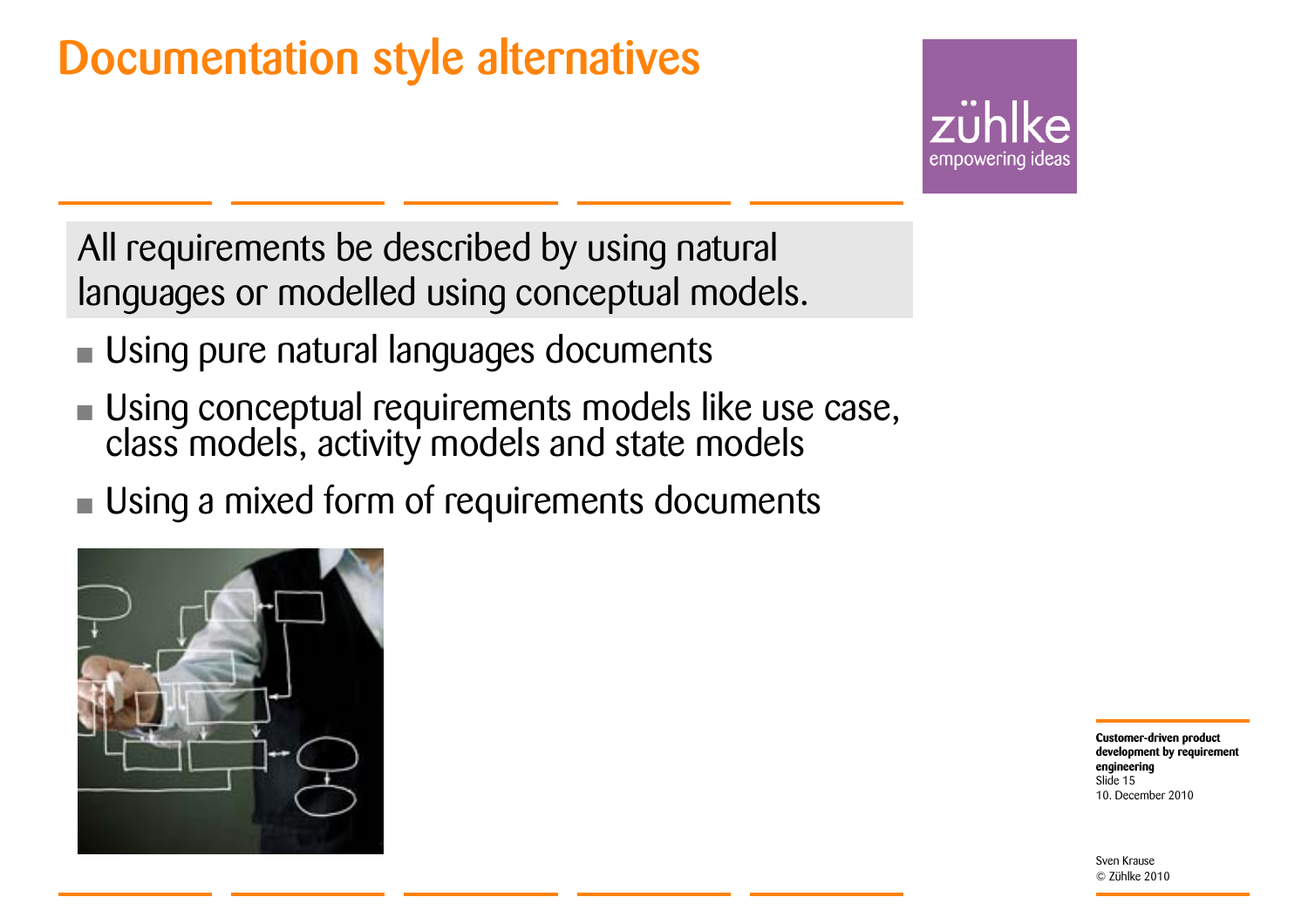### Documentation structure

empowering ideas

Common reference structures for requirements documents

- **EXECUSE: IEEE 830-1998 (Reference structure for "Software** Requirements Specification")
- **EXECUTE: 1233-1998 (Reference structure for "System** Requirements Specification")

• Volere…



Dokumentenstrukturen

**Customer-driven product development by requirement engineering** 10. December 2010Slide 16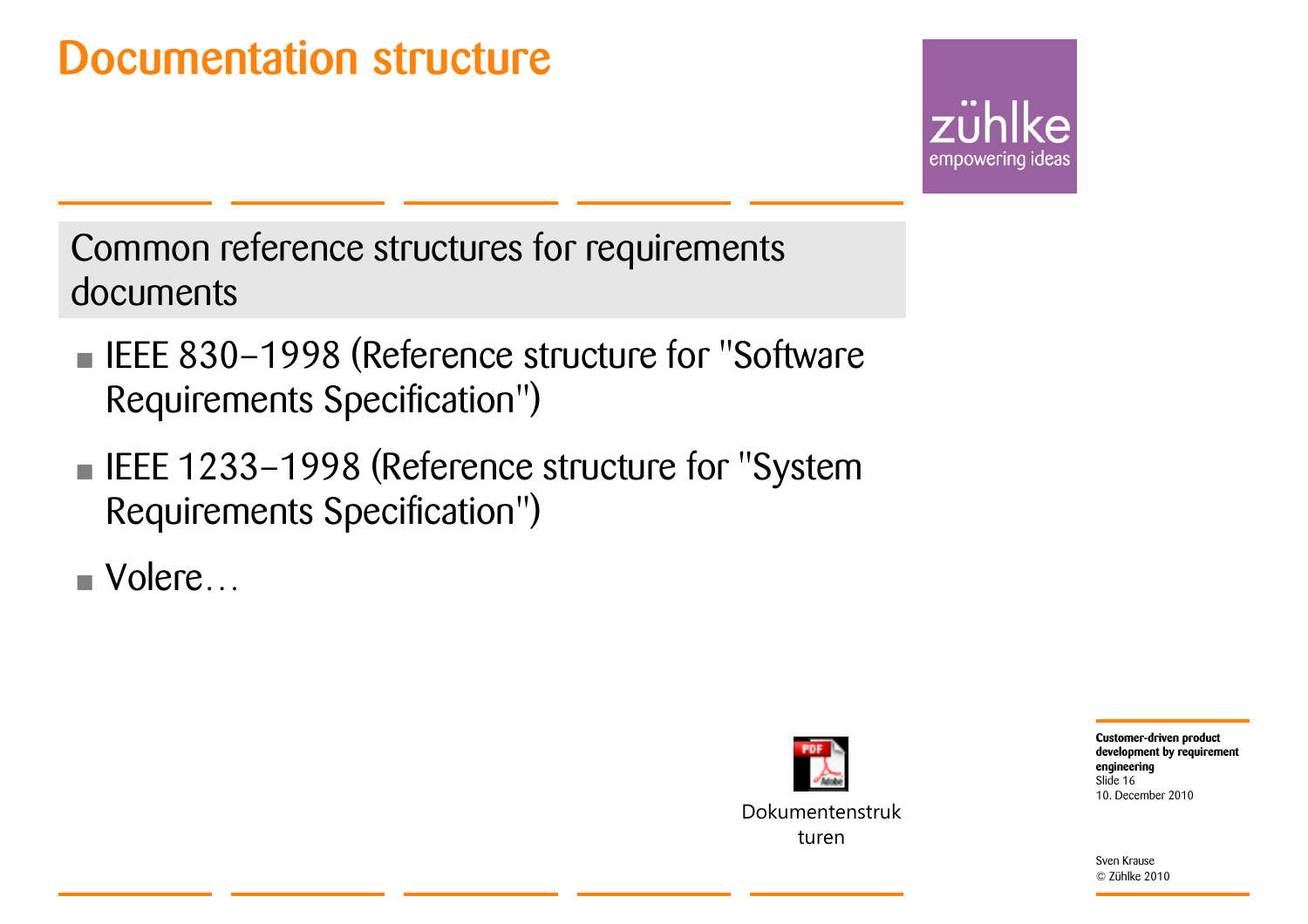### Example for documentation structure

### zühlke empowering ideas





**Customer-driven product development by requirement engineering** 10. December 2010Slide 17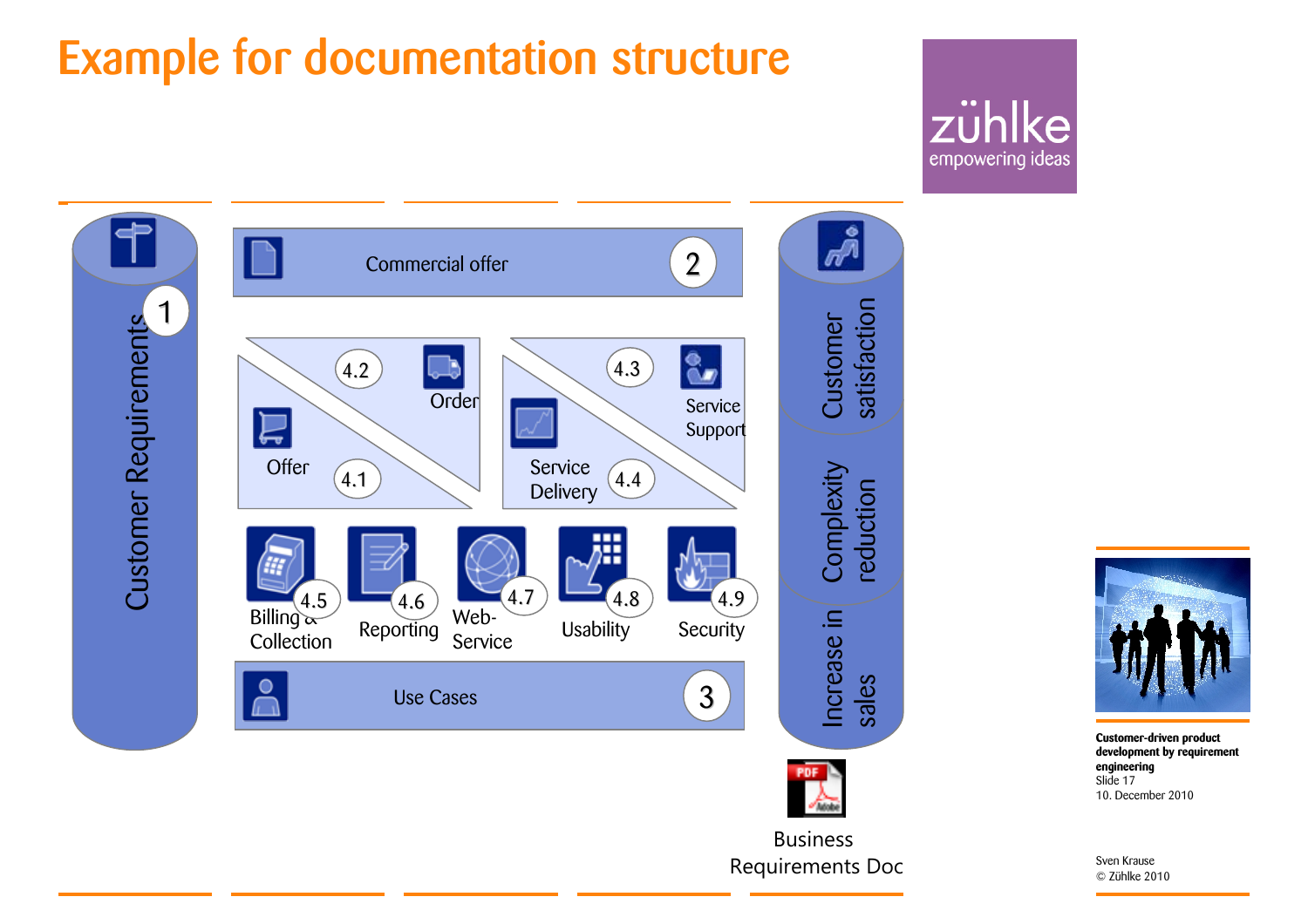### Quality criteria for Requirements **Documents**



In order to serve as a basic for following activities in the development process a requirements document has to satisfy some quality criteria:

- Unambiguous and consistency
- **E** Clear structure
- Modifiability and extensibility
- Completeness
- **Traceability**

**Customer-driven product development by requirement engineering** 10. December 2010Slide 18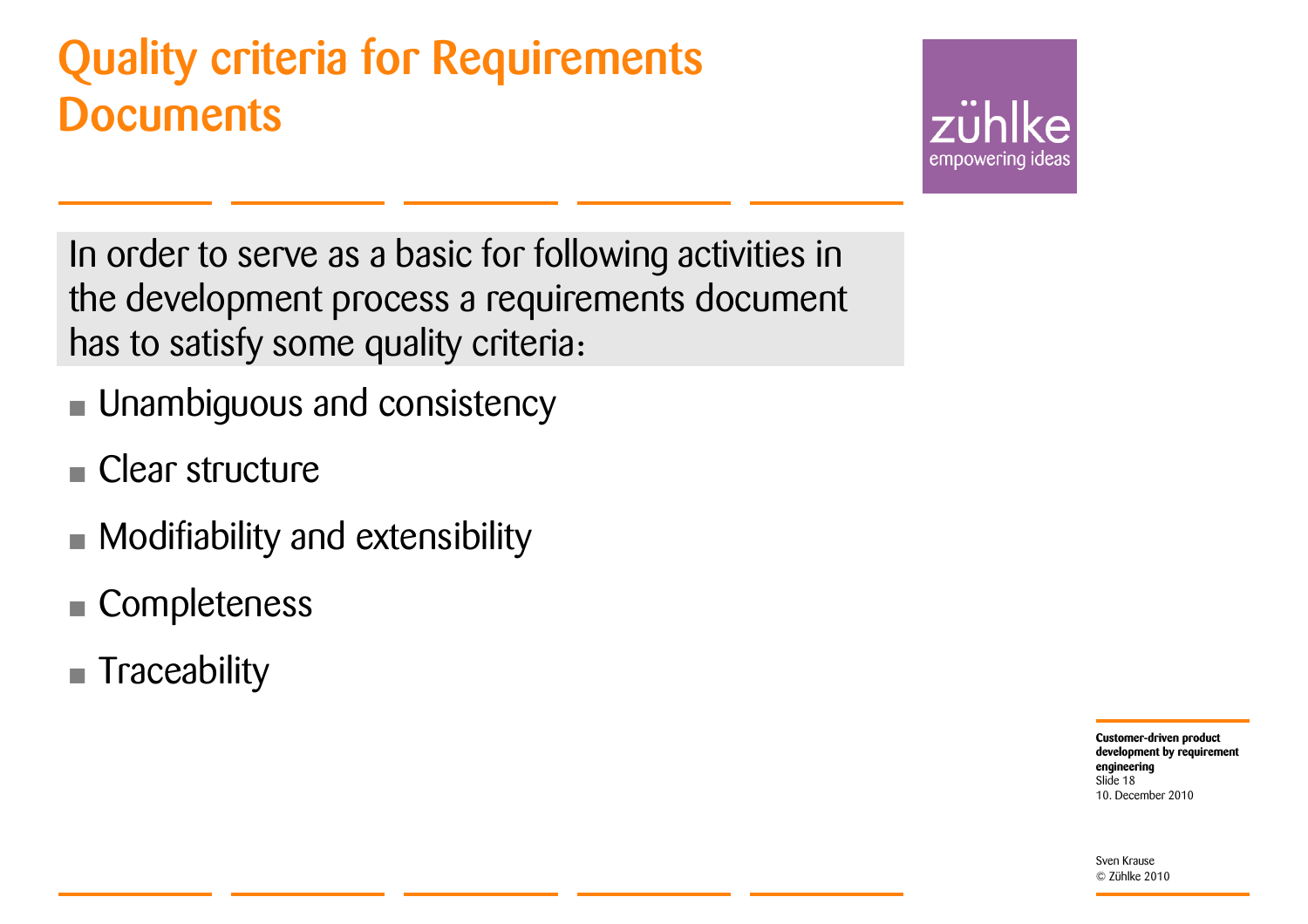### Quality criteria for Requirements



Each individual requirements should conform to requirements' quality criteria.

- Harmonized
- **Prioritized**
- Unambiguous
- Valid and current
- Correct
- Consistent

#### ■ Testable

- Implementable
- **F** Traceable
- Complete
- Understandable

**Customer-driven product development by requirement engineering** 10. December 2010Slide 19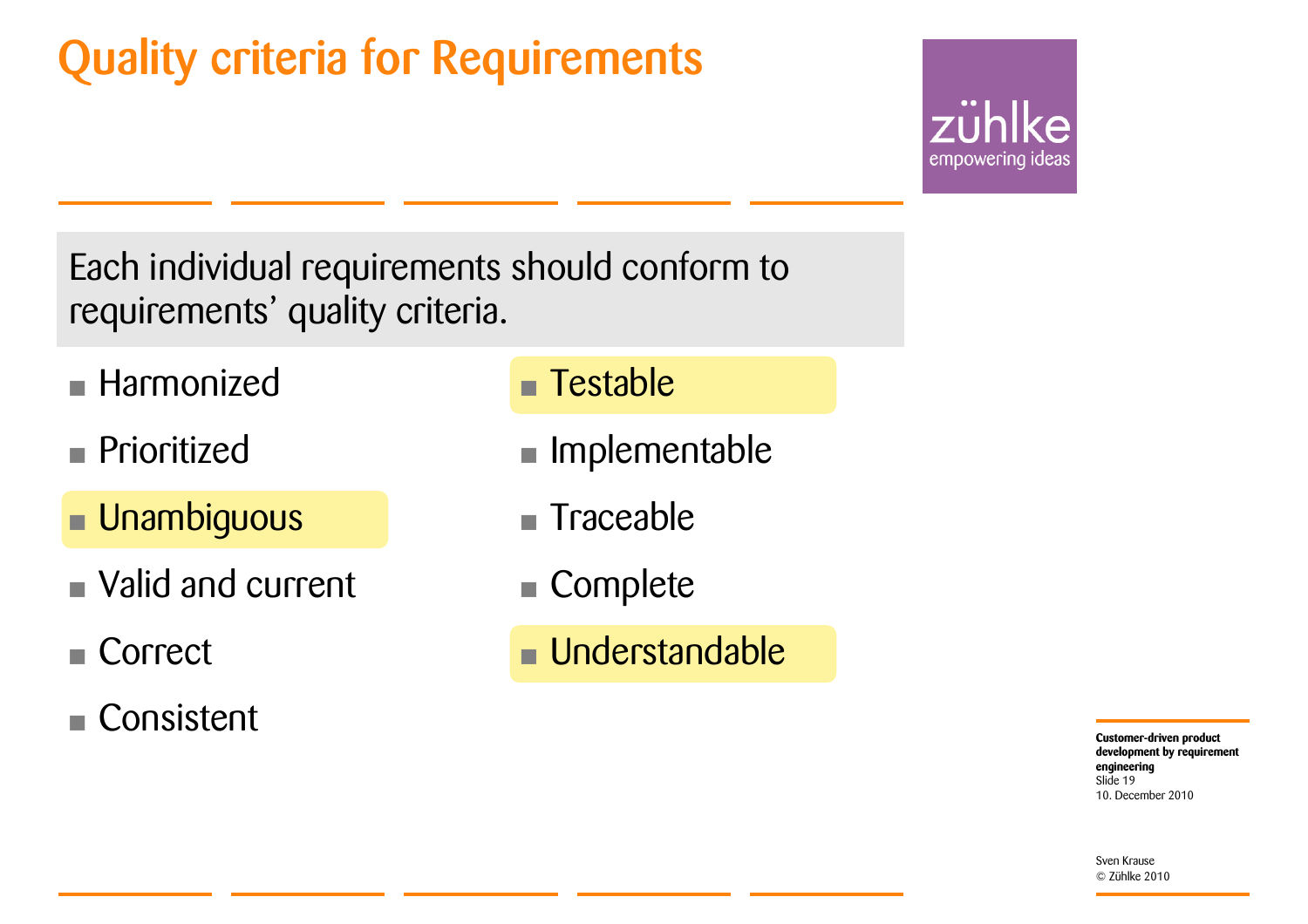### Mayor activities within RE





**Customer-driven product development by requirement engineering** 10. December 2010 Slide 20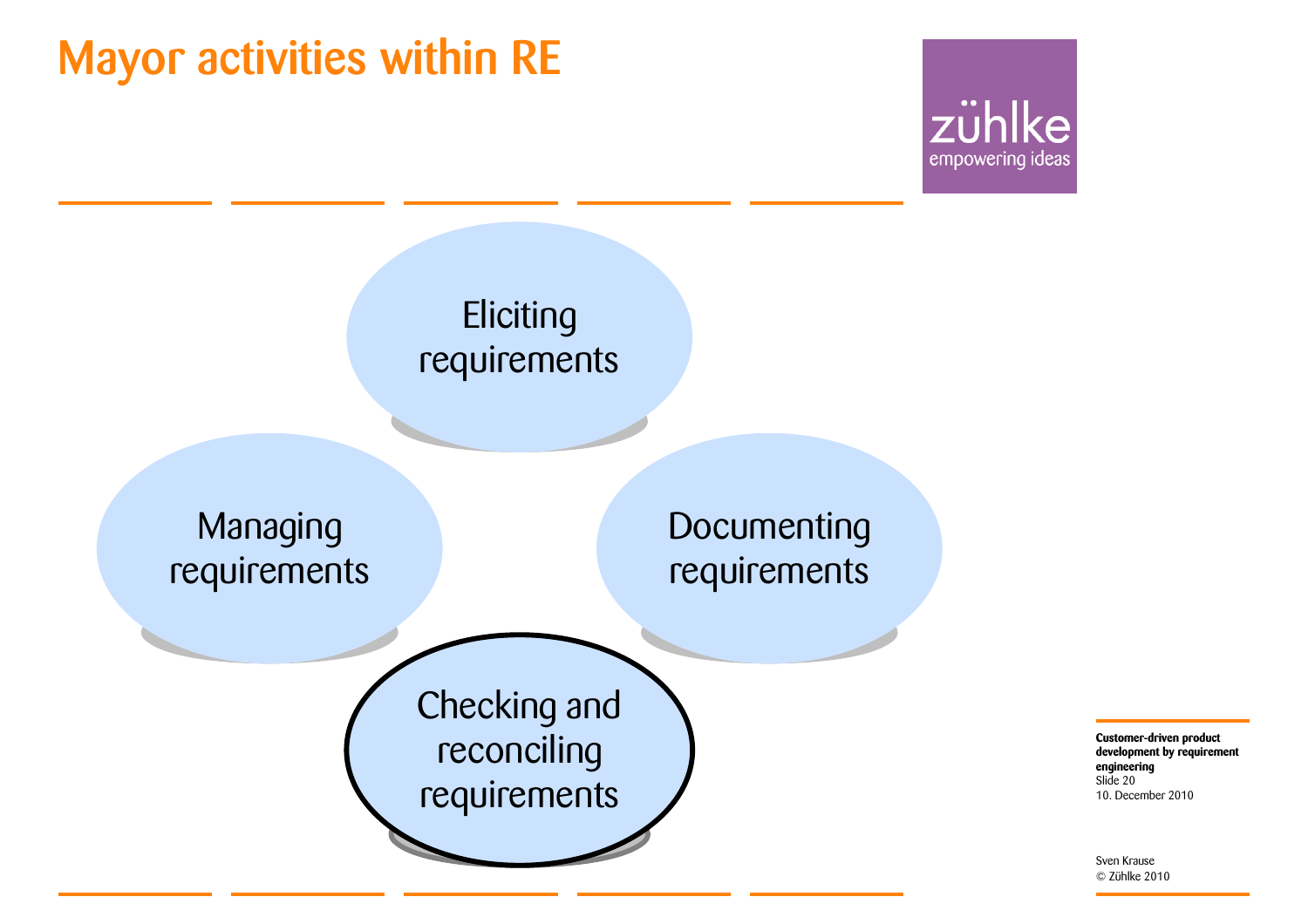### Basics for Checking and of Reconciling Conflicting Requirements

empowering ideas

#### Basics for Checking Requirements



The major goal of checking requirements is to find out whether they conform to quality criteria (e.g. correctness or completeness) that have been set beforehand.

#### Basics of Reconciling Conflicting Requirements



The goal for reconciling conflicts within the requirements is to create a common and agreed understanding of the requirements among all relevant stakeholders.

**Customer-driven product development by requirement engineering** 10. December 2010Slide 21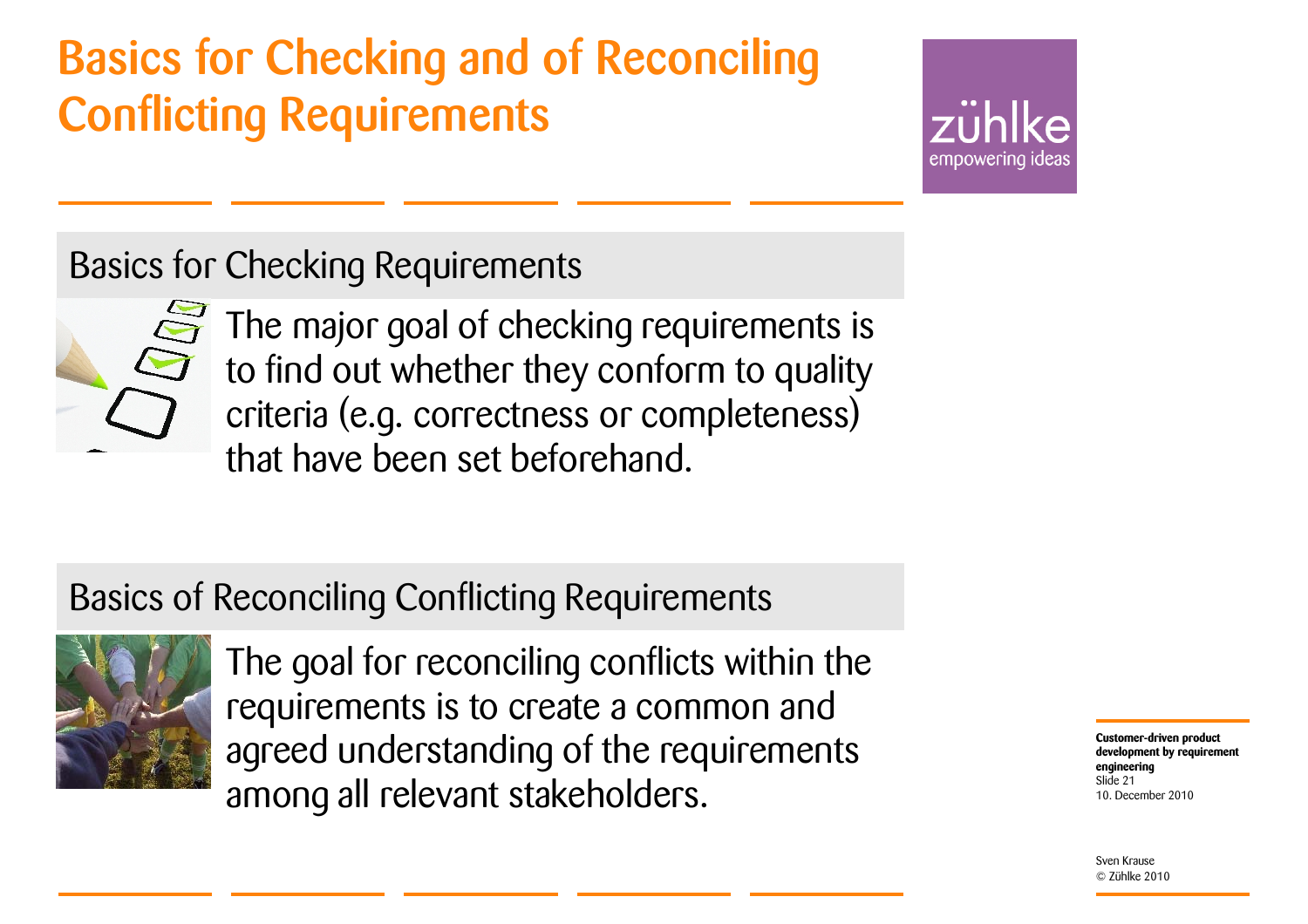### Principles for Checking Requirements

empowering ideas

These principles ensure that during checking a maximum number of errors in the requirements can be identified.

- Involve the right stakeholders
- Separate error discovery and error correction
- Check from different points of view
- Switch between different styles of documentation
- Construct development artefacts based on the requirements
- Repeat checks

**Customer-driven product development by requirement engineering** 10. December 2010Slide 22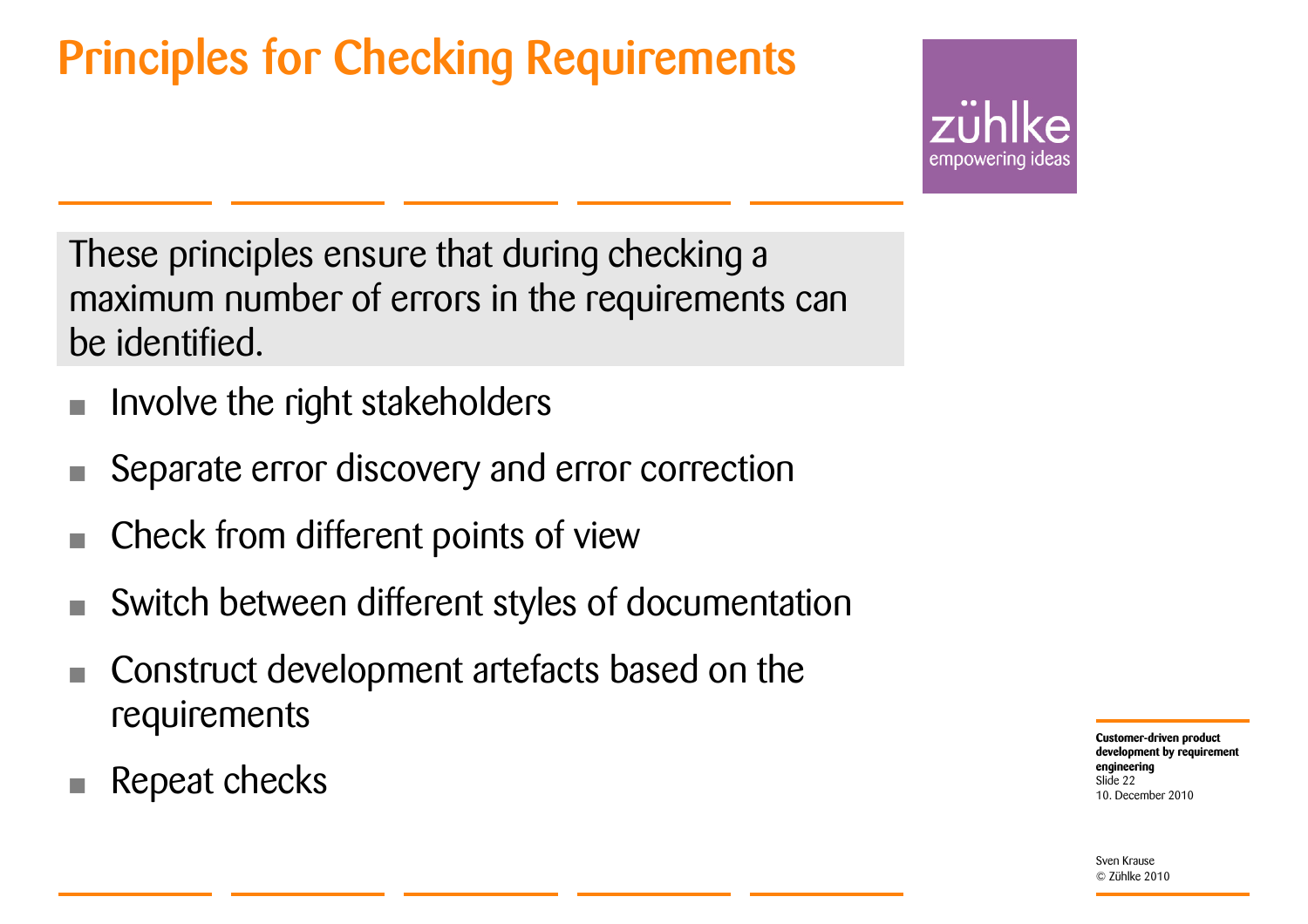### Techniques for Checking Requirements



There are several techniques for systematic checks of requirements.

- Expert reports
- Review
- Inspection
- **Walkthrough**



**Customer-driven product development by requirement engineering** 10. December 2010Slide 23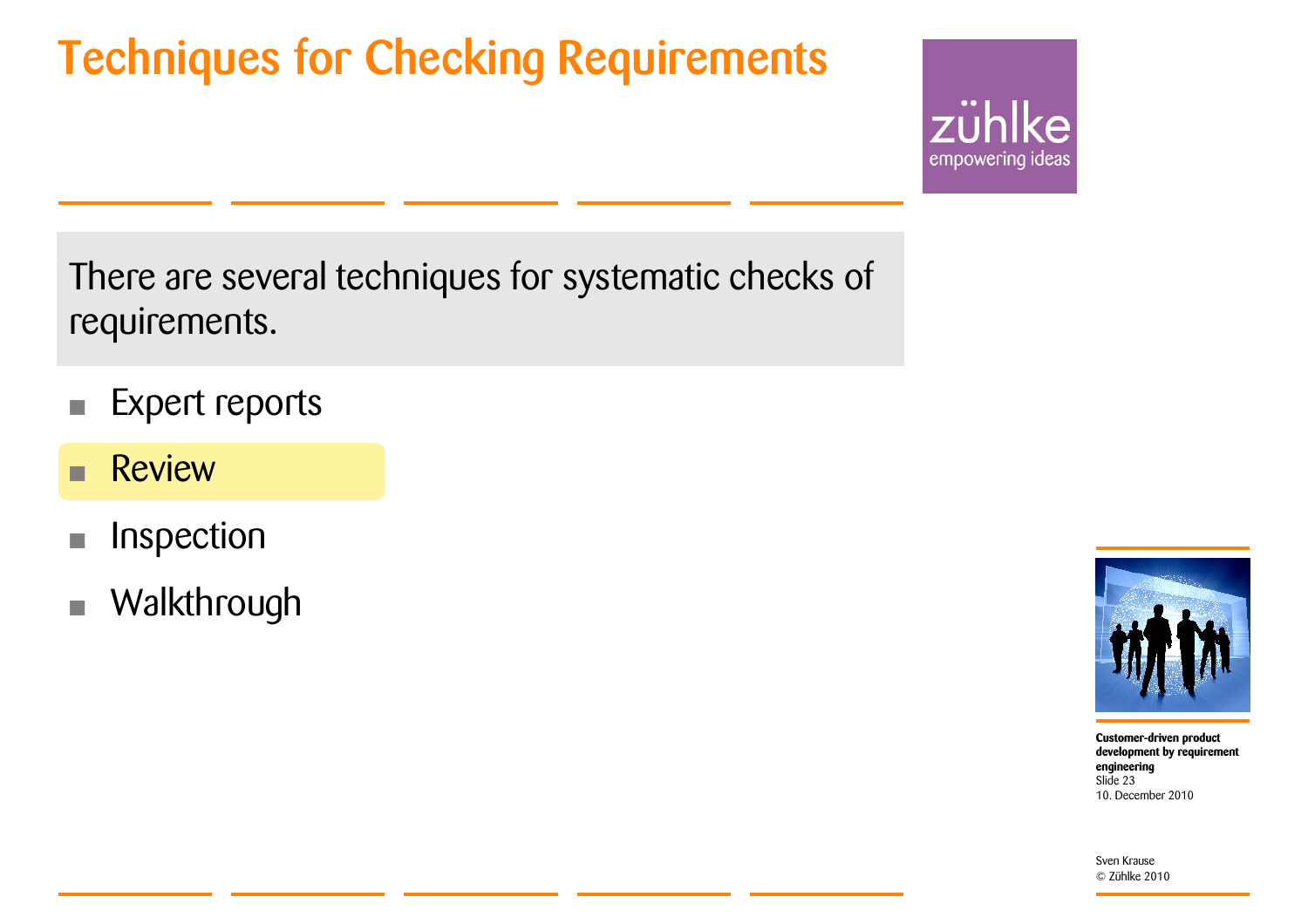### Review vs. Walkthrough





#### **Review:**

The document is distributed to all stakeholdersStakeholder collect the defects into a finding-report The review committee decides on all findings The finding decisions are communicated to all reviewer The finding decisions are documented in the delivery object



#### **Walkthrough:**

The Walkthrough document is distributed for preparation.

The Walkthrough participant (sub project manager plus guests, max. 6-7 persons) goes into point by point through the document.

Findings are discussed fully directly, decided and documented in the delivery object

**Customer-driven product development by requirement engineering** 10. December 2010Slide 24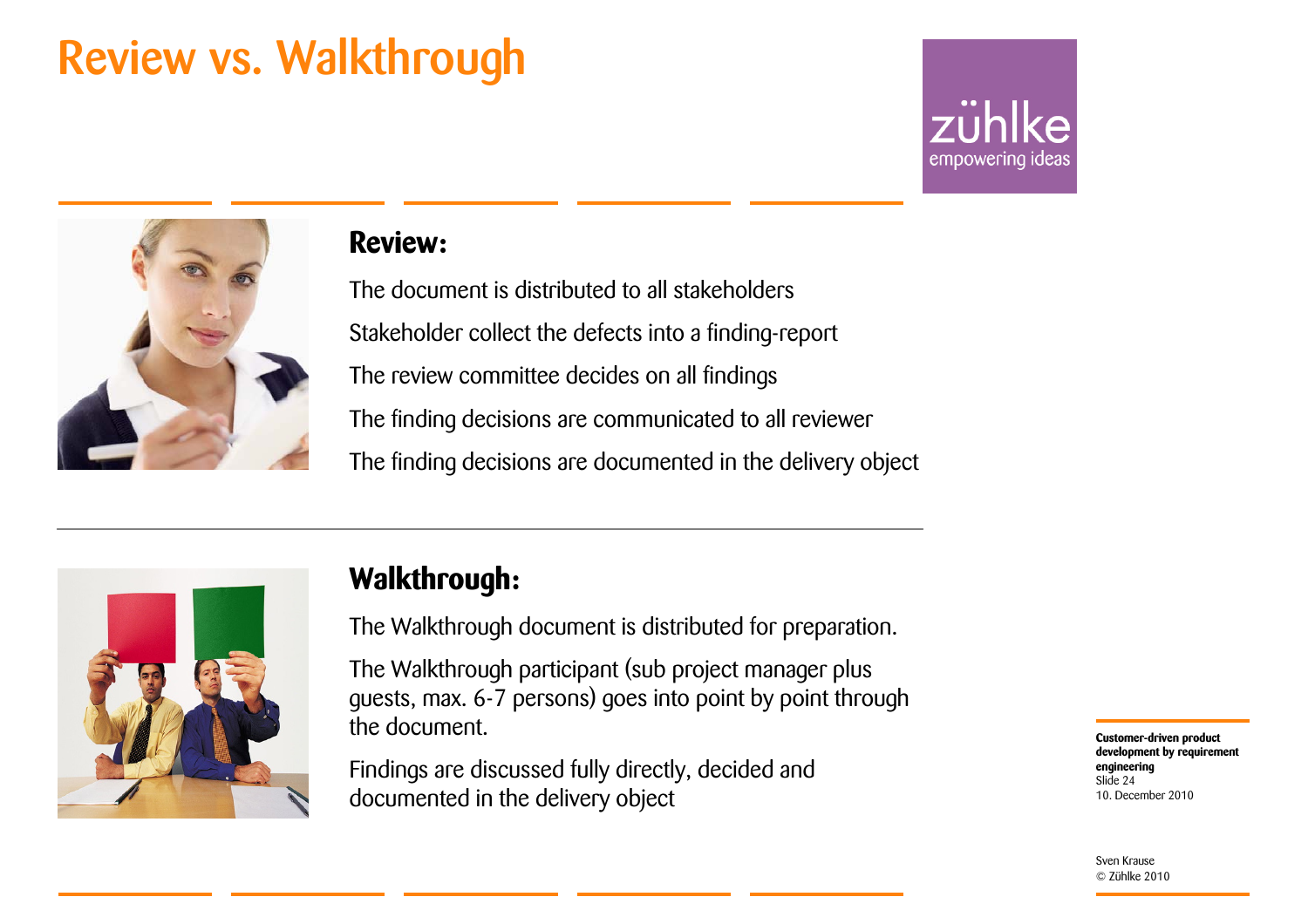### Techniques for Reconciling Conflicting **Requirements**



Reconciling conflicting requirements aims at achieving a common understanding about the requirements among all relevant stakeholders.

- Conflict identification
- Conflict analysis
- Conflict resolution
- Documentation of conflict resolutions

**Customer-driven product development by requirement engineering** 10. December 2010Slide 25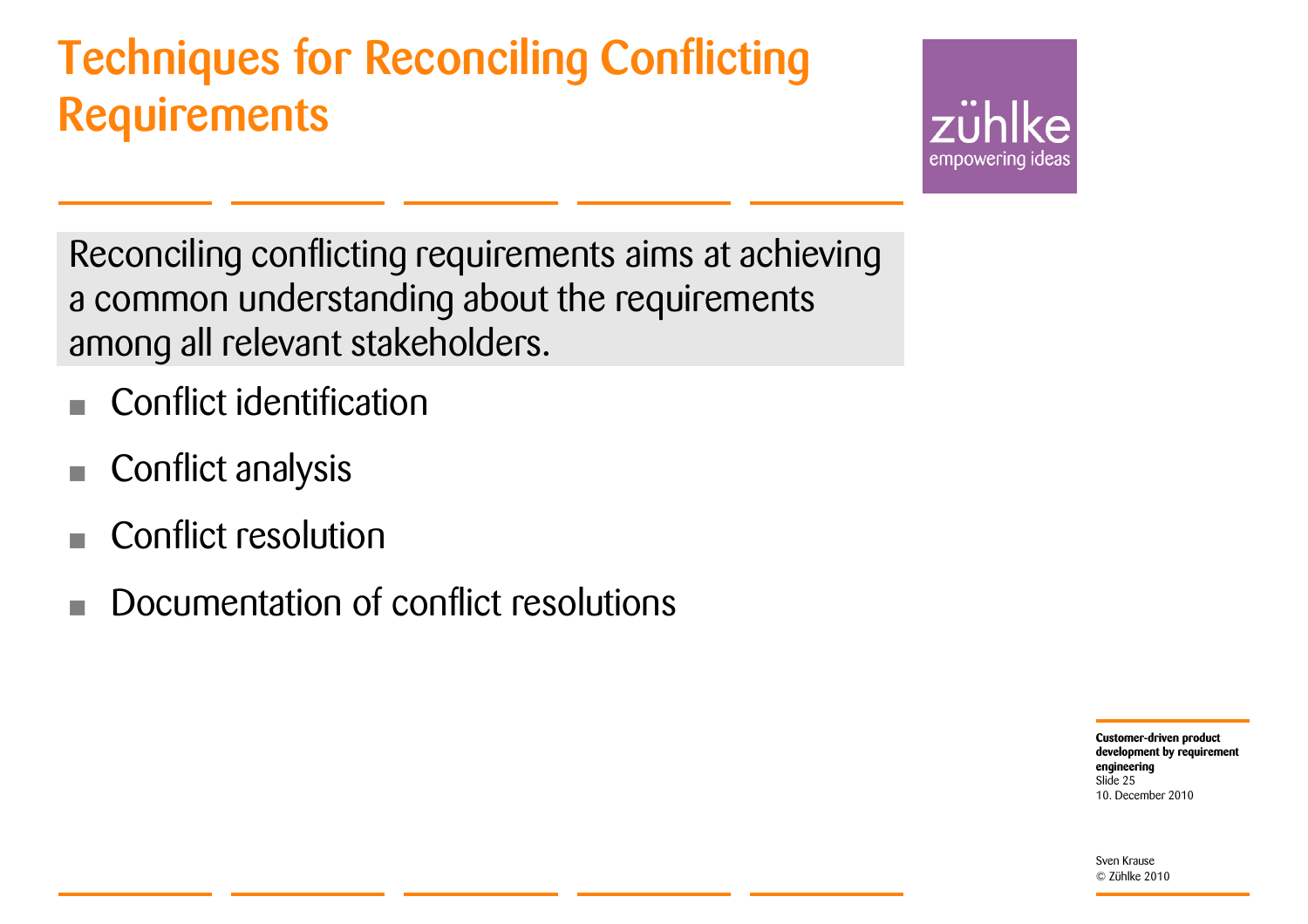### Mayor activities within RE





**Customer-driven product development by requirement engineering** 10. December 2010 Slide 26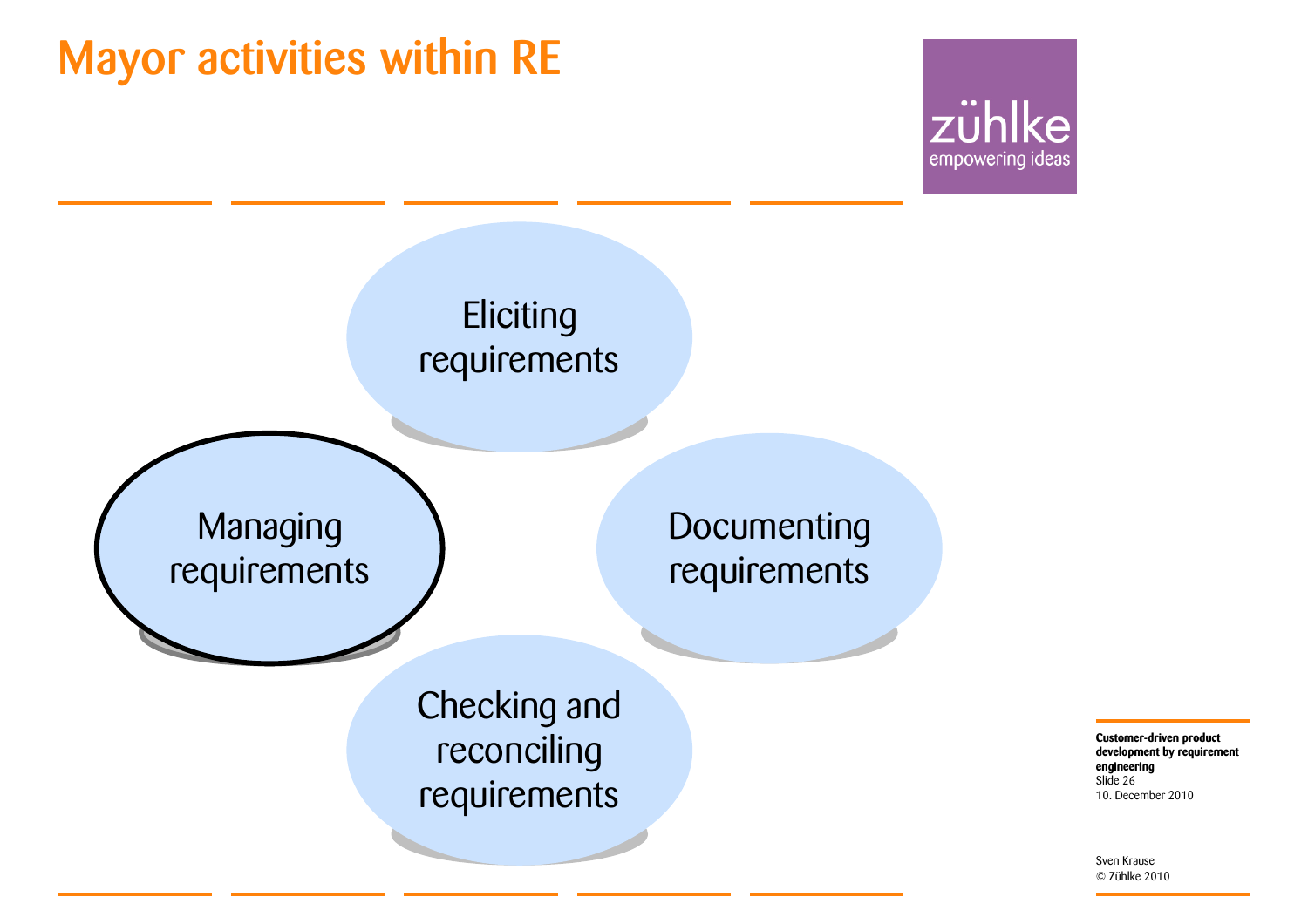### Adding Attributes to Requirements



To manage requirements over the whole system life cycle, it is necessary to collect information about the requirements in a structured way.

- Identifier (unique ID)
- Name
- **Description**
- Source
- **Stability**
- **Criticality**
- Priority

**Customer-driven product development by requirement engineering** 10. December 2010Slide 27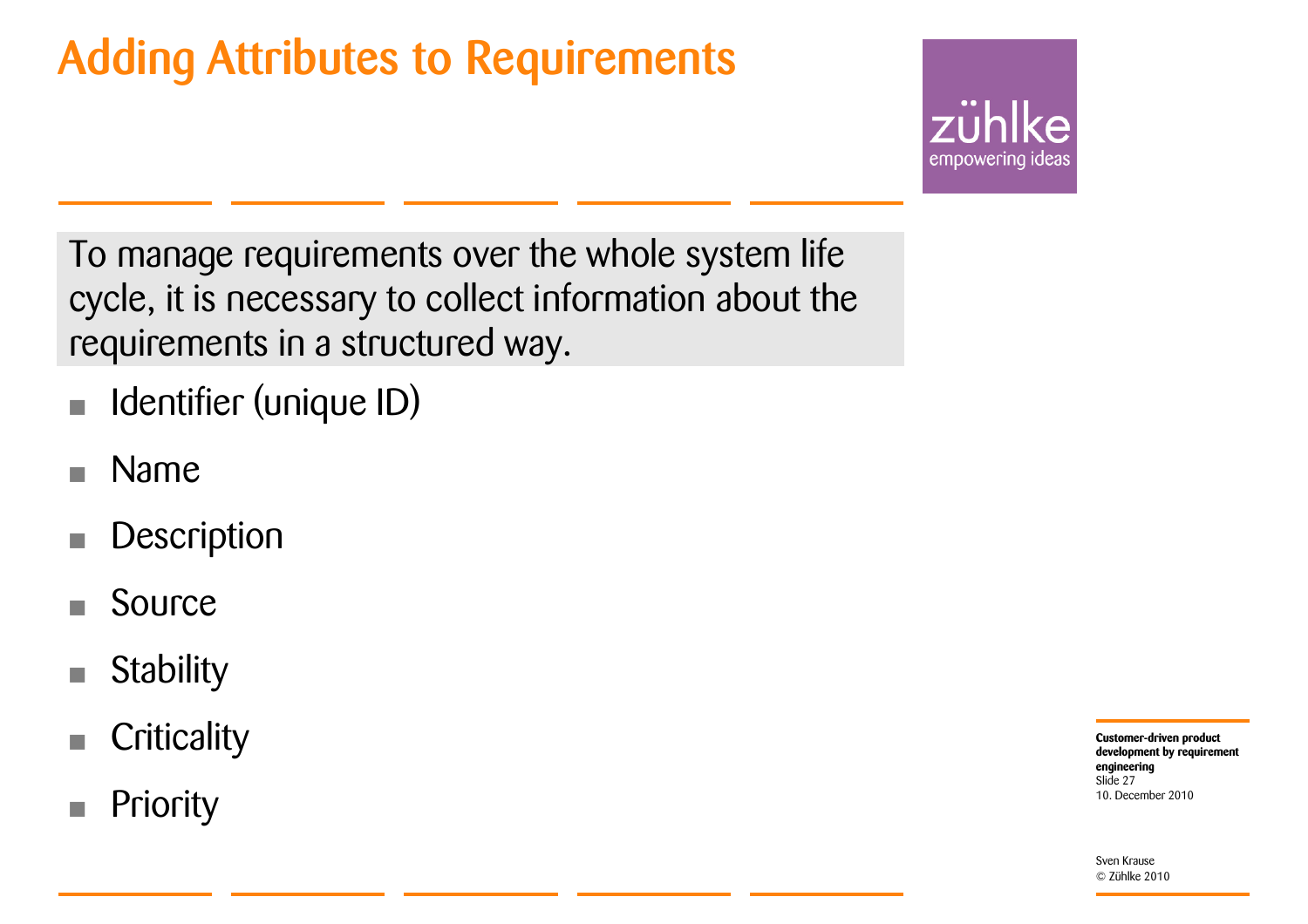### Prioritizing Requirements

## empowering ideas

- Ranking and top-ten selection
- One criterion classification (mandatory, optional, nice-tohave)
- Kano classification
- **Carl Wiegers' priority matrix**
- Questioning techniques
- -> How enthusiastic will the customer be?
- -> How sad will the customer be?
- Must (Killer)
- •Wish 100
- Wish 80
- •Wish 50



**Customer-driven product development by requirement engineering** 10. December 2010Slide 28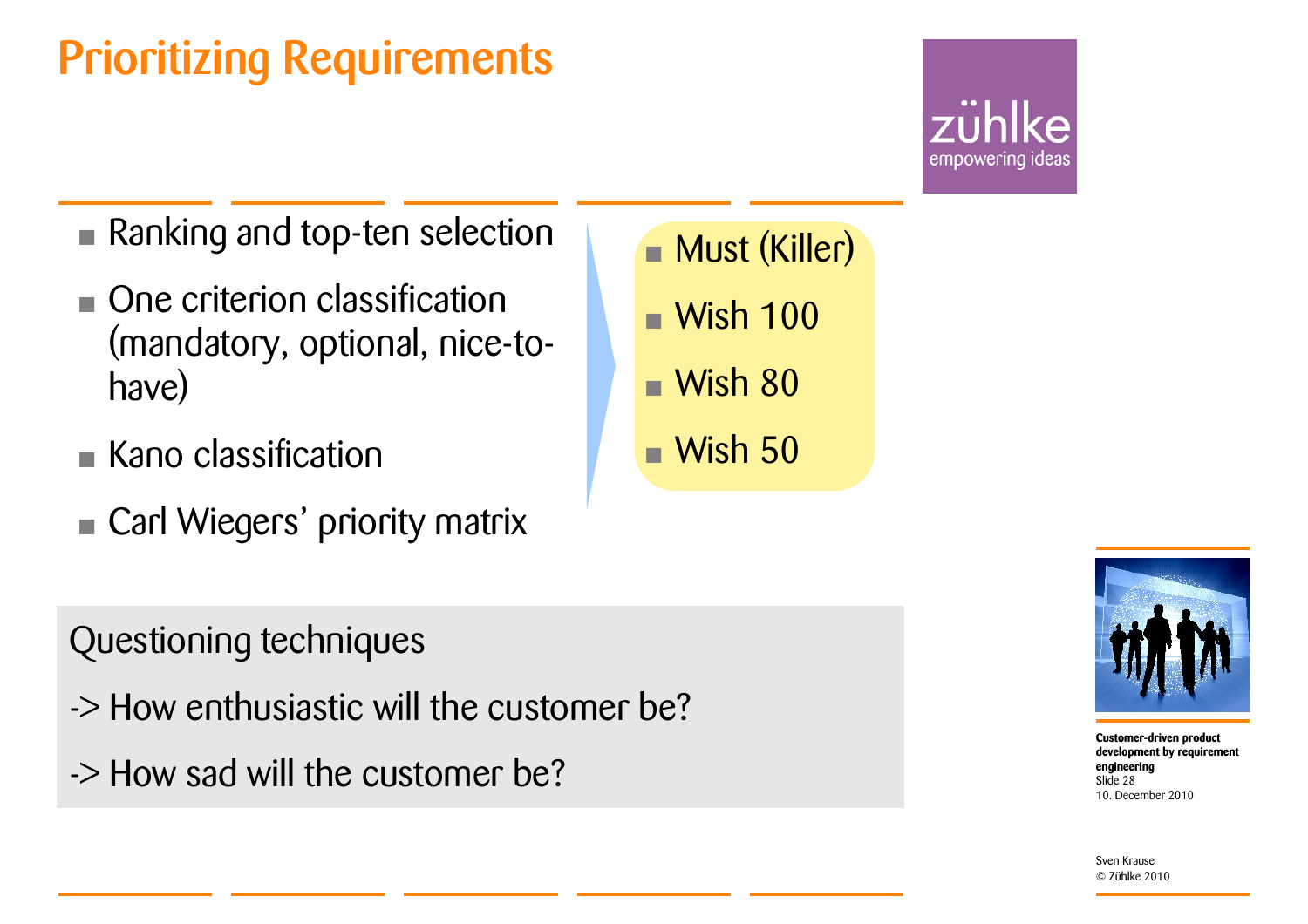### Tracing Requirements

empowering ideas

The benefits of managing requirements traces are

- Ease of traceability
- Identification of system's features that are not needed
- Identification of requirements not needed
- Support of impact analysis
- Support for reusability
- Support for accountability
- Support for system maintenance

**Customer-driven product development by requirement engineering** 10. December 2010Slide 29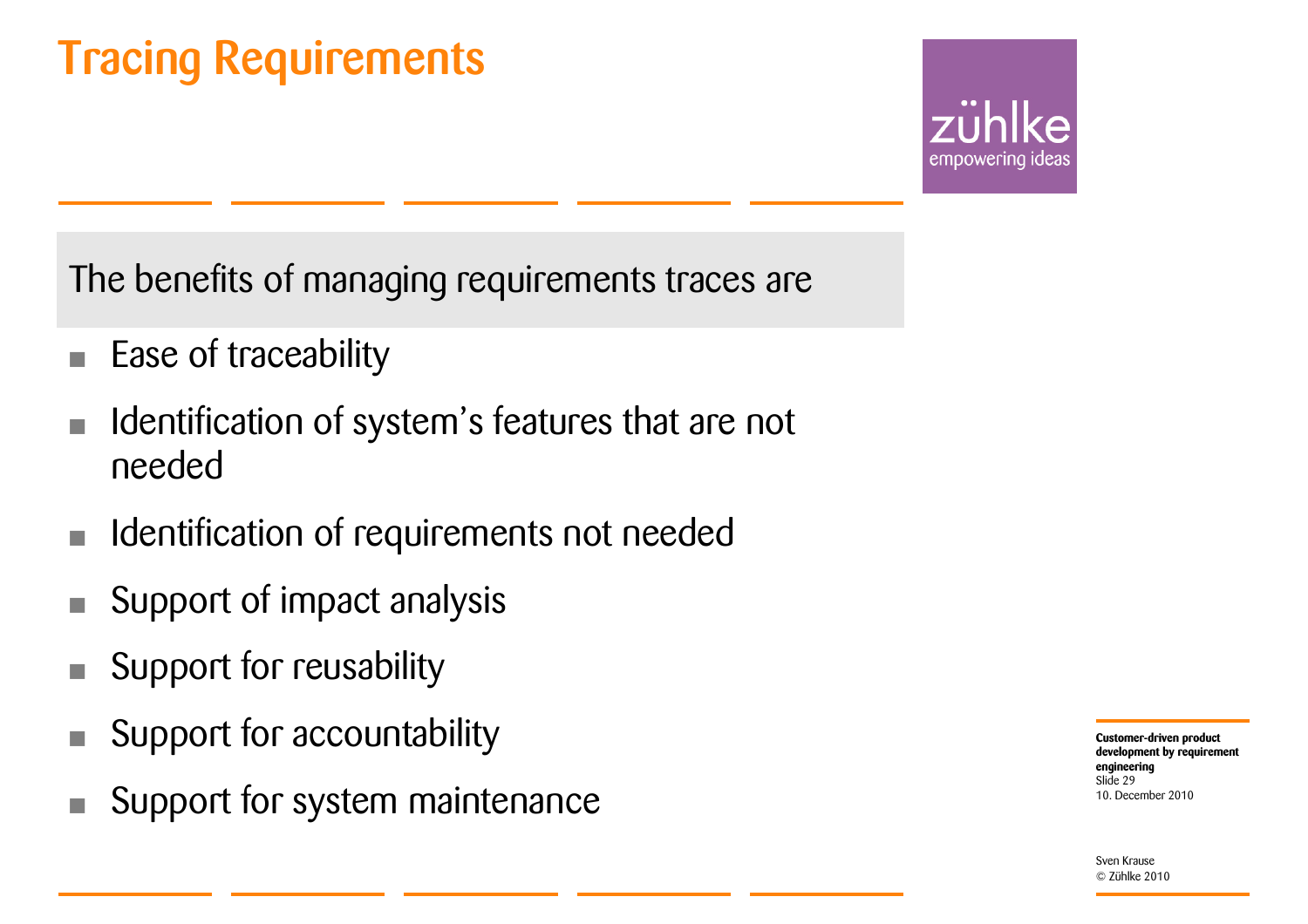### Managing Changes Requests

empowering ideas

Requirements constantly change and evolve over the life cycle of a system. We need a chance mgt process:

- Classification of each incoming change request
- Determining the effort needed for the change
- Judging cost and benefit of the change request
- Defining new requirements based on the change request
- Deciding whether to accept or decline the change request
- Prioritize the accepted change requests
- Allocate changes to a baseline (and projects affected by this baseline)

**Customer-driven product development by requirement engineering** 10. December 2010Slide 30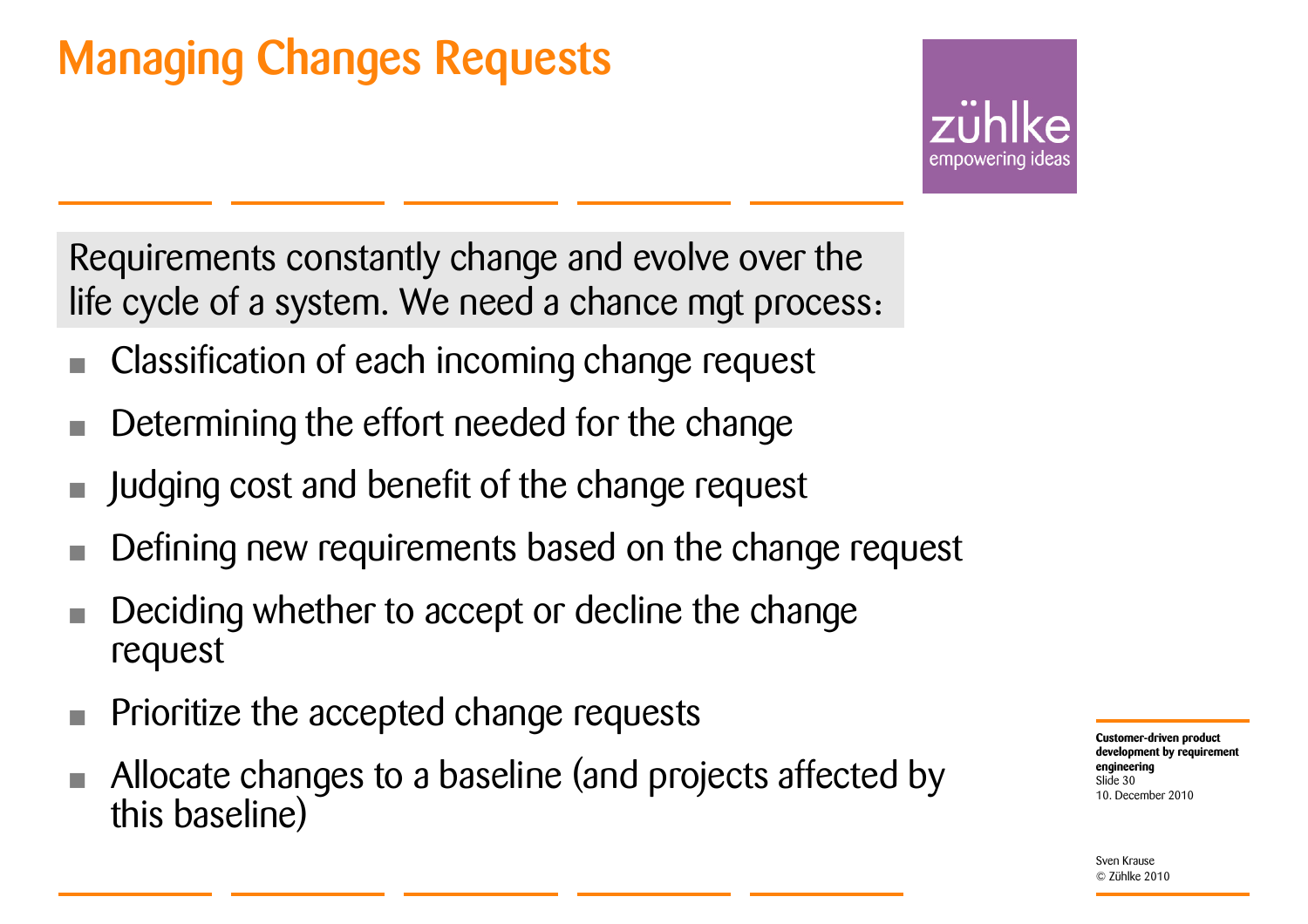### CPRE – Certified Professional Requirements Engineer

http://certified-re.de/

### zühlke empowering ideas



**Customer-driven product development by requirement engineering** 10. December 2010Slide 31